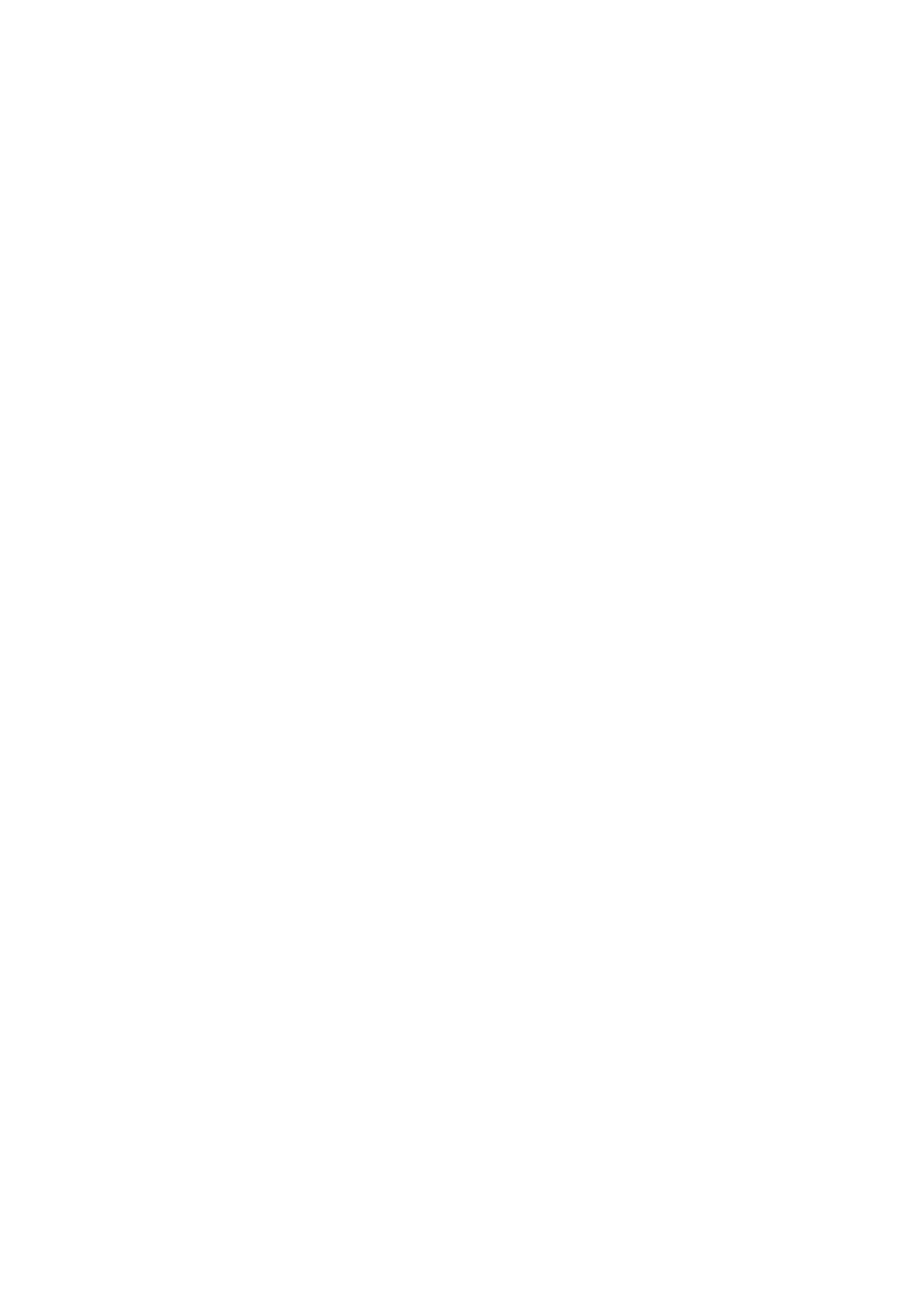

# *Specification*

## **WSET**® Level 3 Award in Sake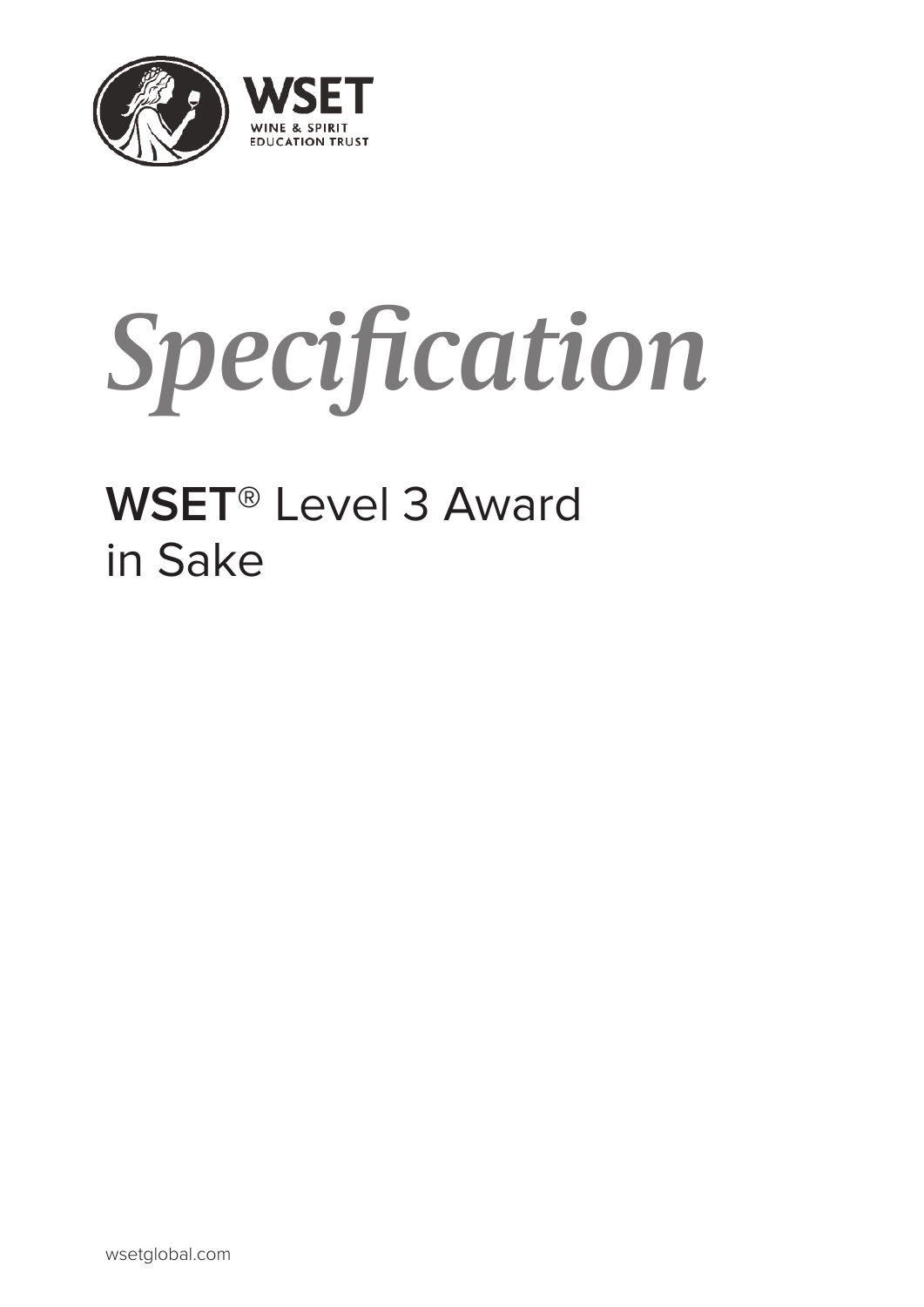Wine & Spirit Education Trust 39–45 Bermondsey Street, London SE1 3XF wset@wset.co.uk wsetglobal.com

© Wine & Spirit Education Trust 2017 Issue 1, 2017

All rights reserved. No part of this publication may be reproduced or transmitted in any form or by any means, electronic or mechanical, including photocopying, recording or any information storage or retrieval system, without the prior permission in writing from the publishers.

Copy Edited by Cambridge Editorial Ltd Designed by Peter Dolton Produced by Wayment Print & Publishing Services Ltd Printed and bound by Pureprint Group, Uckfield, UK

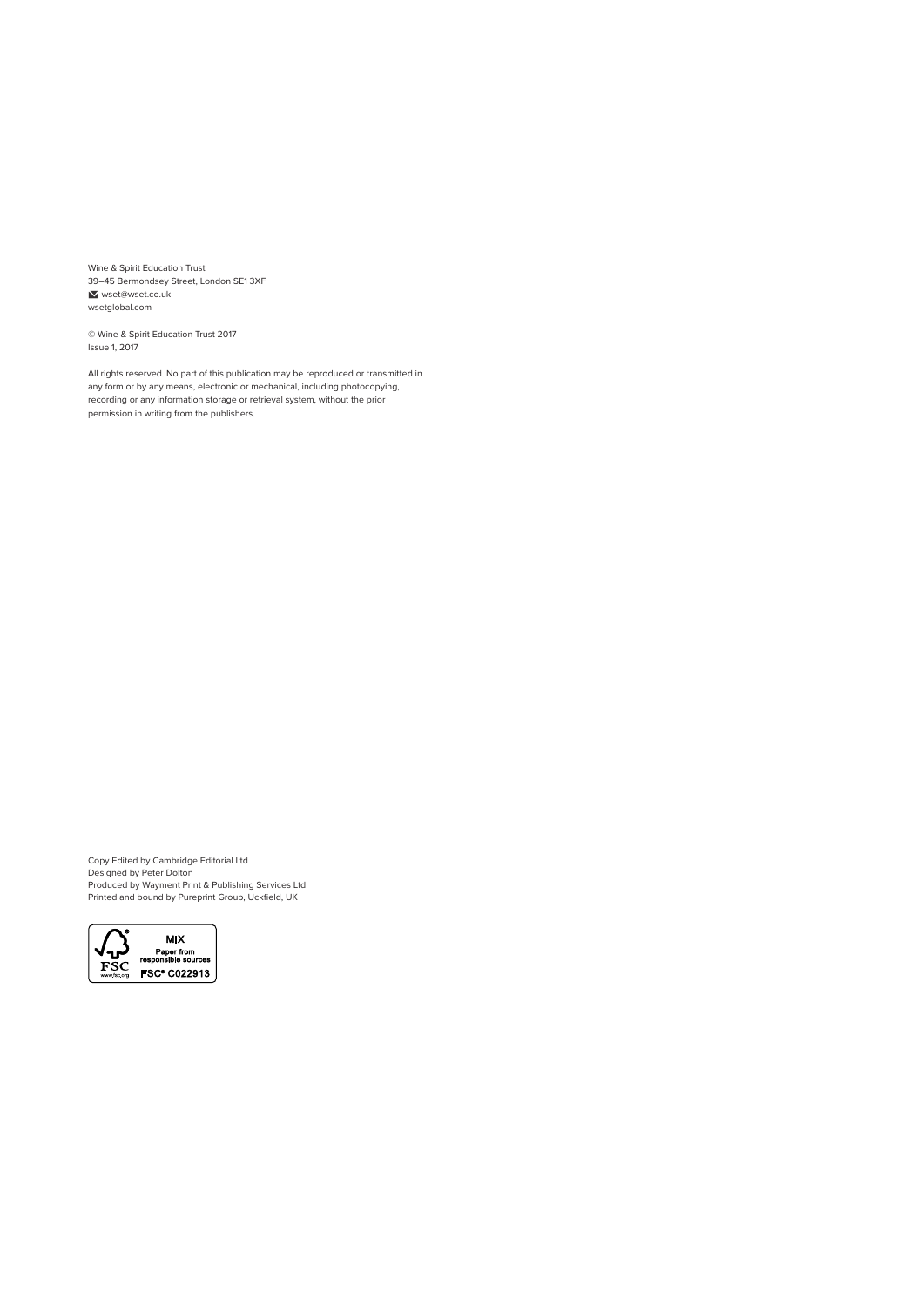## **Contents**

| Introduction                                            | 5  |
|---------------------------------------------------------|----|
| Introduction to the WSET Level 3 Award in Sake          | 6  |
| <b>Learning Outcomes for WSET Level 3 Award in Sake</b> | 8  |
| <b>Recommended Tasting Samples</b>                      | 14 |
| <b>Examination Guidance</b>                             | 16 |
| <b>Sample Multiple-Choice Examination Questions</b>     | 18 |
| <b>Sample Short Written Examination Question</b>        | 19 |
| <b>Examination Regulations</b>                          | 20 |
| <b>WSET Qualifications</b>                              | 23 |
| <b>WSET Awards</b>                                      | 24 |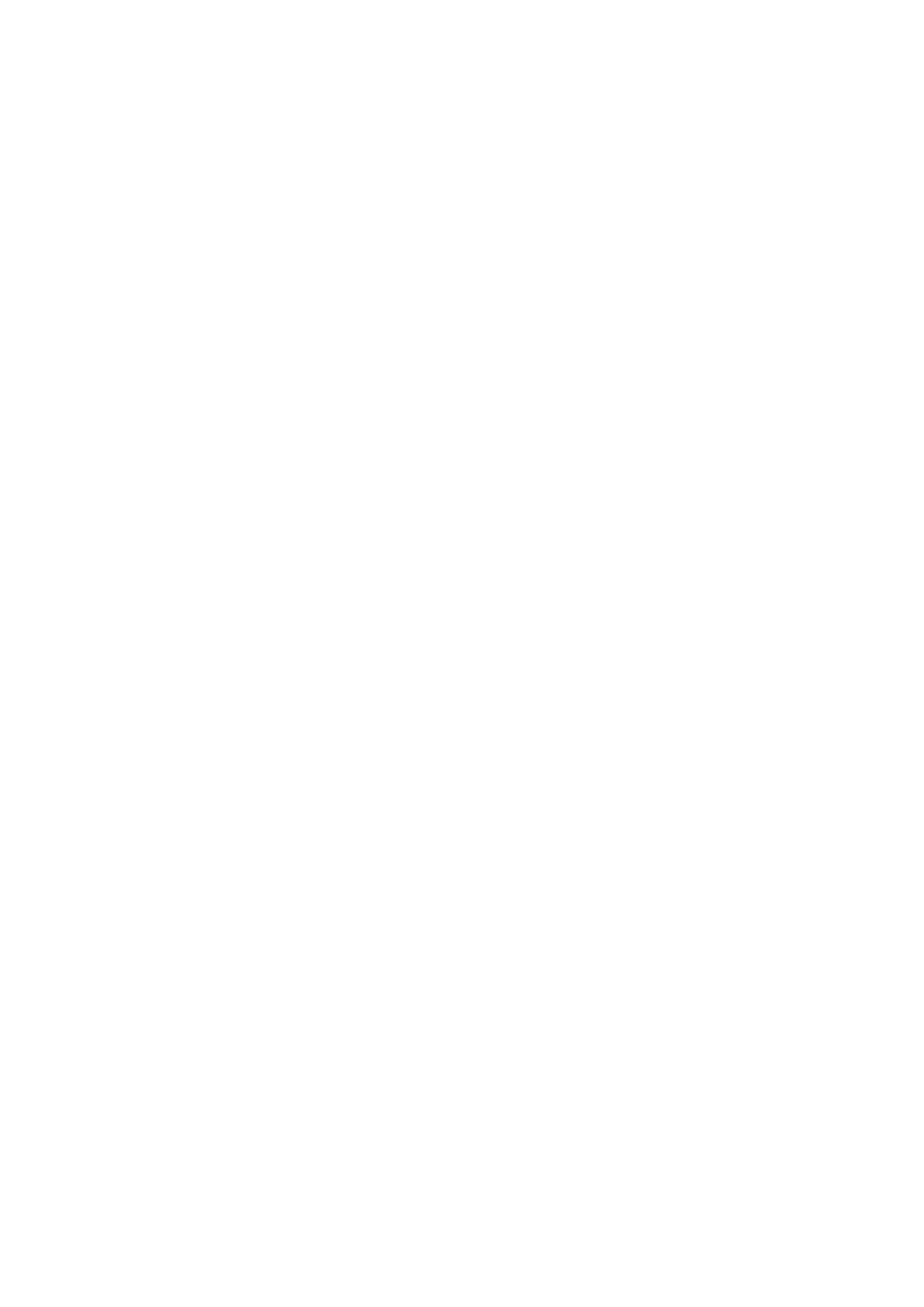## **Introduction**

This specification contains necessary information for both candidates and Approved Programme Providers (APPs) about the WSET Level 3 Award in Sake.

The main part of the document is a detailed statement of learning outcomes. These outcomes should be used by APPs to prepare programmes of learning, and by candidates to plan their studies, because the examination is specifically set to test these outcomes.

The specification also provides a list of recommended tasting samples, guidance concerning the examination (including syllabus weighting) and the examination regulations.

At the end of this document you will also find information on the other WSET qualifications and WSET's qualifications division WSET Awards.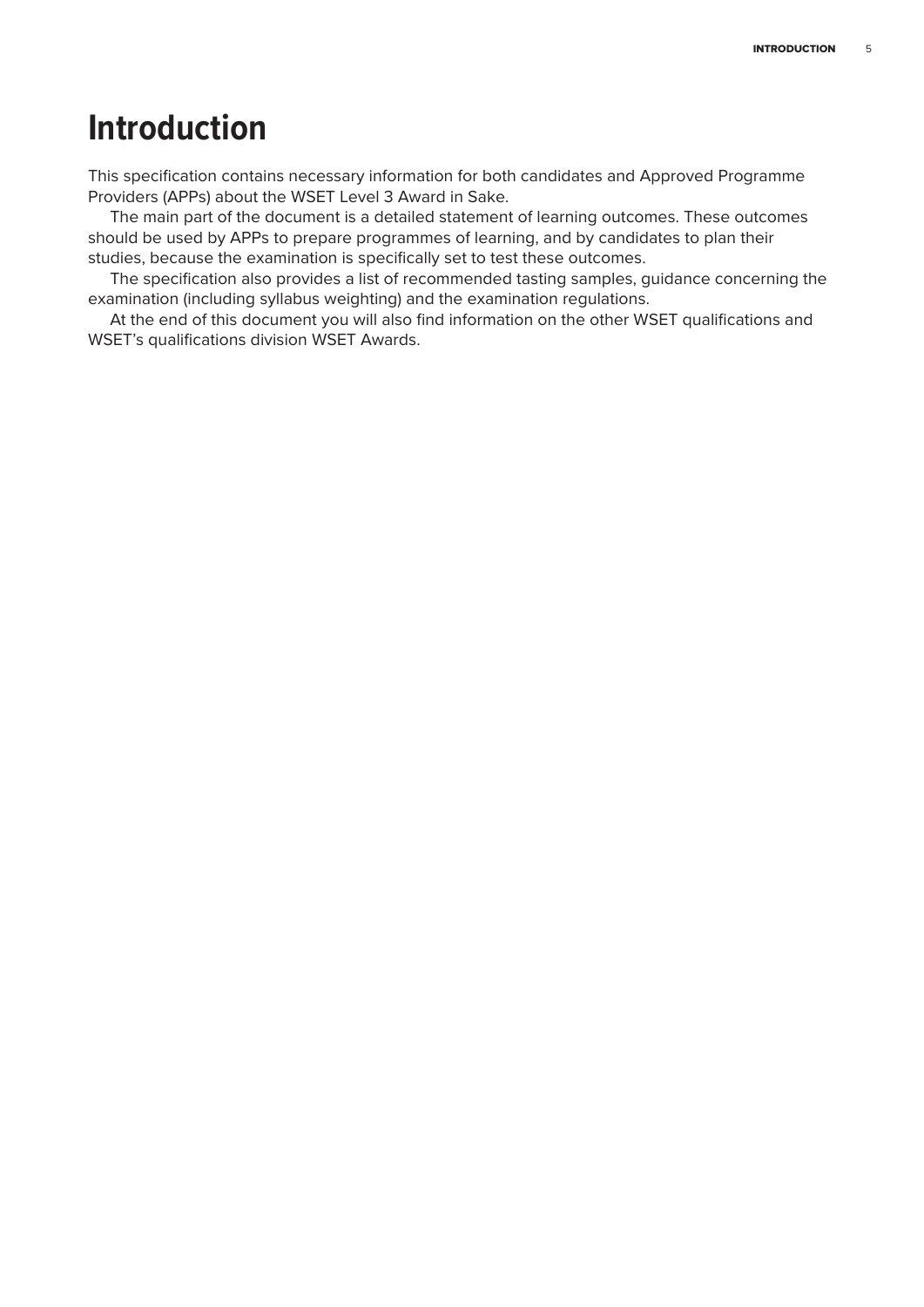## **Introduction to the WSET Level 3 Award in Sake**

#### Qualification Aims

The WSET Level 3 Award in Sake is designed to give a thorough understanding of the factors that account for the style, quality and price of sake as well its commercial importance in the Japanese and export markets. The qualification will assist those who are required to make professional evaluations of sakes with regard to their quality and commercial value. The qualification provides the in-depth product knowledge required to underpin job skills and competencies, for example in product selection in the retail and hospitality sectors.

Successful candidates will be able to describe the characteristics of the principal sake categories and give information on the key factors influencing style, quality and price. They will consequently be in a position to advise management, to answer customer queries authoritatively, and to make informed selections of sakes in a variety of situations.

#### Qualification Structure

In order to meet the qualification aims there are five learning outcomes spread over two Units. In order to gain the WSET Level 3 Award in Sake candidates must pass both Units.

| <b>Unit 1: The Theory of Sake</b> |                                                                                                                                                                                                                                      |  |
|-----------------------------------|--------------------------------------------------------------------------------------------------------------------------------------------------------------------------------------------------------------------------------------|--|
| <b>Learning Outcome 1</b>         | Identify the main ingredients and the choices that are involved in the<br>production of sake and explain how they influence the style and quality of<br>the sakes that are produced.                                                 |  |
| <b>Learning Outcome 2</b>         | Identify and describe the characteristics of the principal and speciality<br>categories of sake; recognise, define and explain important labelling terms<br>and the factors influencing the style, quality and price of these sakes. |  |
| <b>Learning Outcome 3</b>         | Identify and state the role of the principal sake trade organisations in Japan<br>and state the commercial importance of sake in the Japanese and export<br>markets.                                                                 |  |
| <b>Learning Outcome 4</b>         | Demonstrate the ability to provide information and advice to customers and<br>staff about sake.                                                                                                                                      |  |

#### Unit 2: The Analytical Tasting of Sake

| <b>Learning Outcome 1</b> Describe the key characteristics of the principal categories and grades |
|---------------------------------------------------------------------------------------------------|
| of sake as well as selected speciality sakes and use the description to                           |
| identify the grade and method of production.                                                      |

#### Enrolment

Completion of the WSET Online module 'Introduction to Sake' or an equivalent level of experience is recommended for entry to the WSET Level 3 Award in Sake. Potential candidates should discuss their current level of knowledge with their APP before enrolling on the course, to ensure that this is a suitable qualification for them to study.

Candidates who are under the legal minimum age for the retail purchase of alcoholic beverages in the country where the examination is being held, or those who choose not to taste alcohol for health or religious reasons, will not be allowed to sample any alcoholic beverage as part of their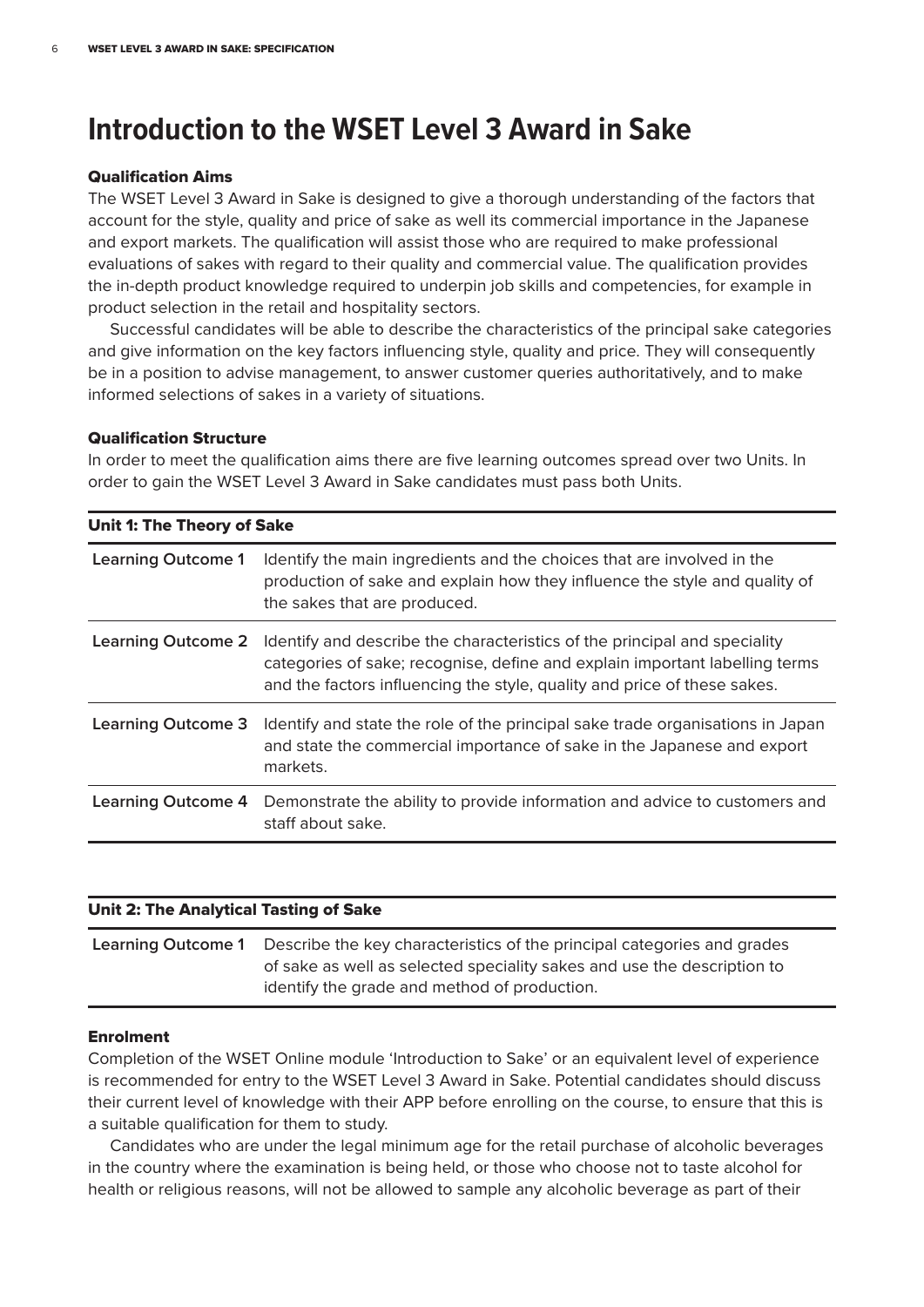course. These candidates will not be eligible to complete the assessment for Unit 2 of the WSET Level 3 Award in Sake. In such instances, candidates will receive a record of achievement on successful completion of Unit 1, but will not be awarded the WSET Level 3 Award in Sake qualification.

#### Total Qualification time (TQT) and Guided Learning hours (GLH)

The TQT is an estimate of the total amount of time, measured in hours that a learner would reasonably need to be able to how the level of achievement necessary for the award of a qualification, it is made up of GLH and private study time. GLH includes all tutor supervised learning and supervised assessments.

The TQT for the Level 3 Award in Sake is 42<sup>1</sup>/4 hours. There are 18<sup>1</sup>/4 GLH (including 2<sup>1</sup>/4 hours for the examination) and 24 hours of private study.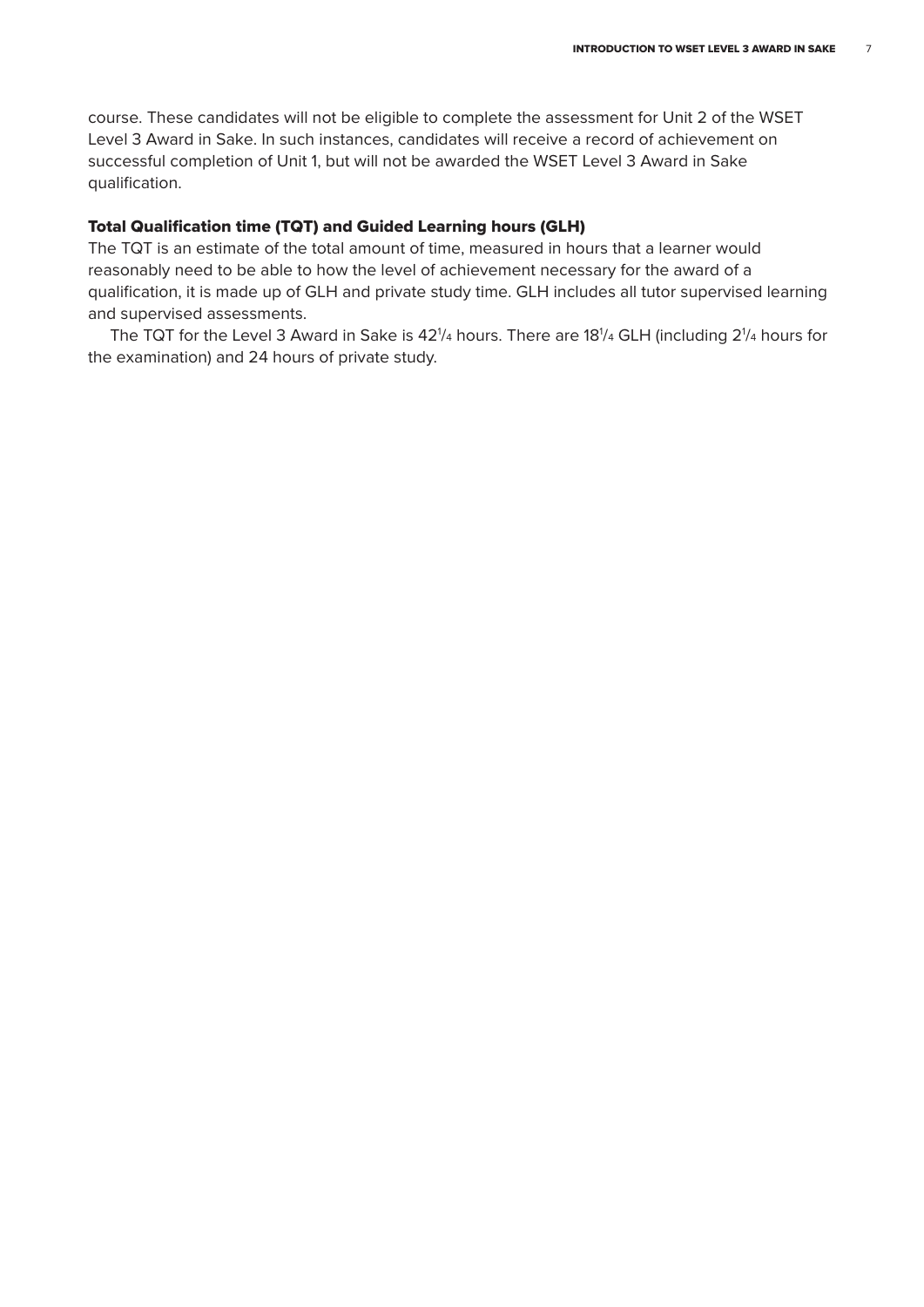## **Learning Outcomes for WSET Level 3 Award in Sake**

#### UNIT 1: LEARNING OUTCOME 1

*Identify the main ingredients and the choices that are involved in the production of sake and explain how they influence the style and quality of the sakes that are produced.*

#### **Assessment Criteria**

- 1. Identify the main ingredients that are legally permitted in sake production and explain how they influence the style and quality of sake.
- 2. Describe the techniques used in rice cultivation and preparation and explain how they influence the style and quality of sake.
- 3. Describe the techniques used in  $k\bar{o}ji$  production and explain how they influence the style and quality of sake.
- 4. Describe the techniques used in fermentation, post-fermentation and maturation and explain how they influence the style and quality of sake.

#### **Ranges**

| Range 1: Main sake ingredients |                                                                                                                                                                                                                                                                                         |  |
|--------------------------------|-----------------------------------------------------------------------------------------------------------------------------------------------------------------------------------------------------------------------------------------------------------------------------------------|--|
| <b>Rice</b>                    | Sugar for alcoholic fermentation, aromas and flavours<br>table rice, sake-specific rice (yamada-nishiki, gohyakuman-goku, miyama-nishiki, dewa-sansan,<br>omachi), rice classifications and grades (above special (toku-jo), special (toku), first grade, second<br>grade, third grade) |  |
| Kōji                           | Enzymes for conversion of starch into sugar, enzymes for converting proteins into amino acids,<br>aromas and flavours                                                                                                                                                                   |  |
| Yeast                          | Alcohol production, aromas and flavours, acidity, Brewing Society of Japan Yeasts (#6, #7, #9,<br>#10, #11, #14, #1801), low foaming yeast, other yeasts (proprietary, prefectural, regional),<br>blending yeast                                                                        |  |
| Water                          | Mineral content, yeast nutrients                                                                                                                                                                                                                                                        |  |
| Jōzō alcohol                   | Base material, distillation strength                                                                                                                                                                                                                                                    |  |

#### **Range 2: Rice cultivation and preparation**

| Rice growing year       | Growing seedlings, transplanting seedlings, draining and re-flooding the paddy fields,<br>appearance of the ears, ripening, harvesting, drying, removing of the husks |
|-------------------------|-----------------------------------------------------------------------------------------------------------------------------------------------------------------------|
| Rice cultivation        | Ideal soil and weather conditions                                                                                                                                     |
| Rice polishing          | Seimai-buai, shinpaku, nuka                                                                                                                                           |
| Rice washing & soaking  | Hand-washing, machine-washing, water temperature, rice moisture level, time                                                                                           |
| Rice steaming & cooling | Batch-steamers, continuous-steamers, rice sterilisation, rice moisture level, temperature,<br>starch gelatinisation                                                   |

| Range 3: Kōji production                                         |                                                                                                                                                             |  |
|------------------------------------------------------------------|-------------------------------------------------------------------------------------------------------------------------------------------------------------|--|
| Conditions needed for<br>successful kõji production              | Yellow kōji mould, rice temperature, temperature and humidity in the kōji room                                                                              |  |
| Approaches to koji<br>production                                 | Handmade kōji, mechanised kōji production                                                                                                                   |  |
| Steps in kōji production<br>(handmade and machine<br>production) | Bringing in, spreading the seed, initial mould growth, re-breaking up, mounding (bed kōji, box kōji<br>and tray kōji), middle work, final work, sending out |  |
| Types of koji                                                    | Sō-haze, tsuki-haze                                                                                                                                         |  |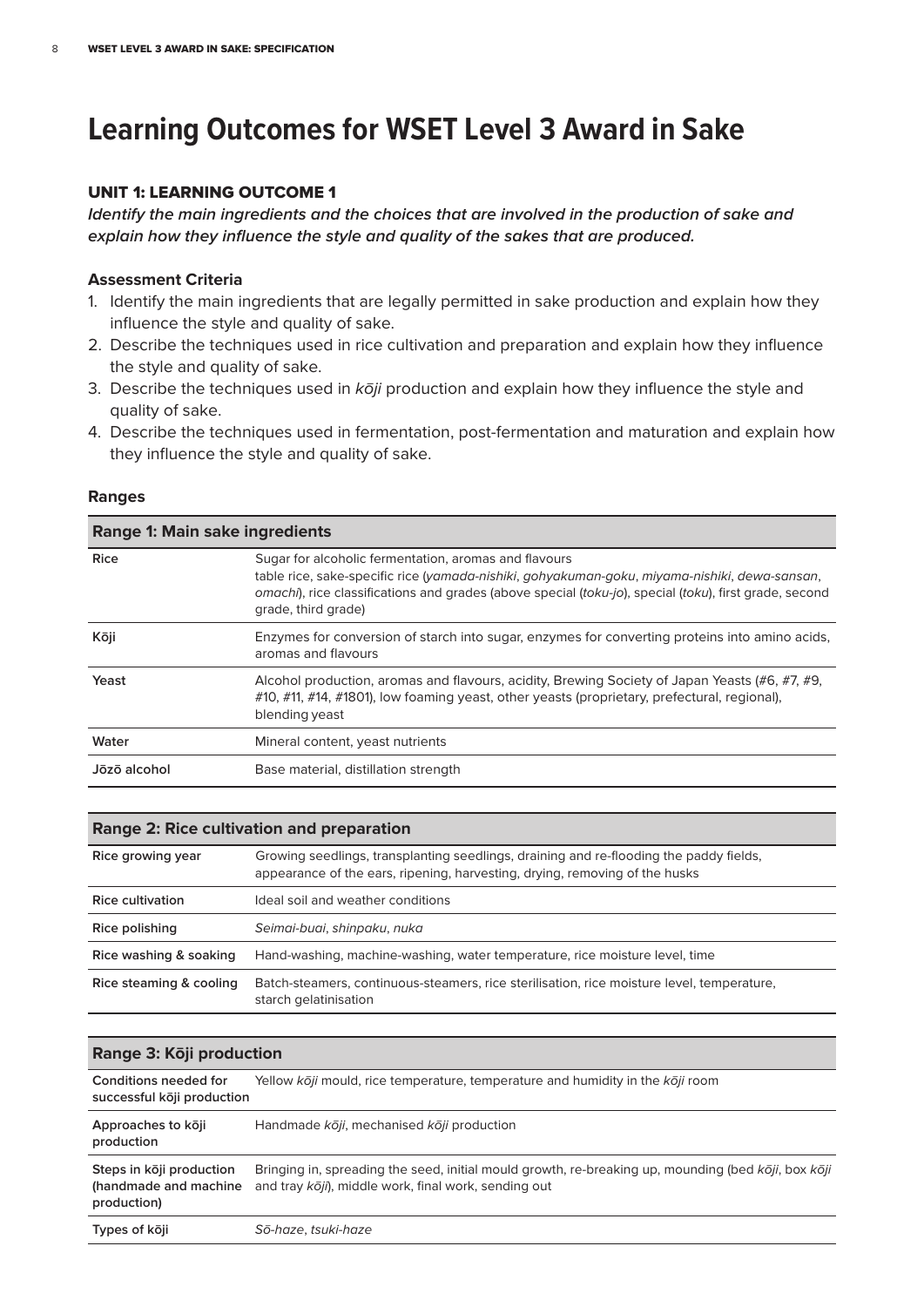| Range 4: Fermentation, post-fermentation and maturation |                                                                                                                                                                         |  |
|---------------------------------------------------------|-------------------------------------------------------------------------------------------------------------------------------------------------------------------------|--|
|                                                         | Ingredients for shubo/moto Steamed rice, koji, water, yeast                                                                                                             |  |
| Types of shubo/moto<br>(fermentation starter)           | Added lactic acid - sokujō-moto<br>Lactic acid bacteria - kimoto, yamahai                                                                                               |  |
| Moromi (main<br>fermentation)                           | Three stage additions, parallel starch conversion and alcoholic fermentation, temperature<br>control, temperature and style, fourth addition, stopping the fermentation |  |
| <b>Alcohol addition</b>                                 | Timing of addition, reasons for addition                                                                                                                                |  |
| Other permitted additions<br>for futsū-shu              | Sweetness, acidity, umami<br>Timing of additions                                                                                                                        |  |
| <b>Filtration options</b>                               | Yabuta-shiburi (assakuki), funa-shibori, fukuro-shibori                                                                                                                 |  |
|                                                         | Filter fractions and residue Arabashiri, naka-dori/naka-gumi, seme, sake-kasu, kasu-buai                                                                                |  |
| Pasteurisation                                          | Bulk, bottle<br>Double pasteurisation, <i>nama-chozo</i> , <i>nama-zume</i> , once pasteurised                                                                          |  |
| Finishing                                               | Sedimentation, protein fining, charcoal fining, final filtration                                                                                                        |  |
| Alcohol adjustment                                      | Dilution with water                                                                                                                                                     |  |
| <b>Maturation options</b>                               | Rested, matured<br>Rested in cedar barrels                                                                                                                              |  |
| <b>Blending</b>                                         | Style, volume, price                                                                                                                                                    |  |

#### **Range 4: Fermentation, post-fermentation and maturation**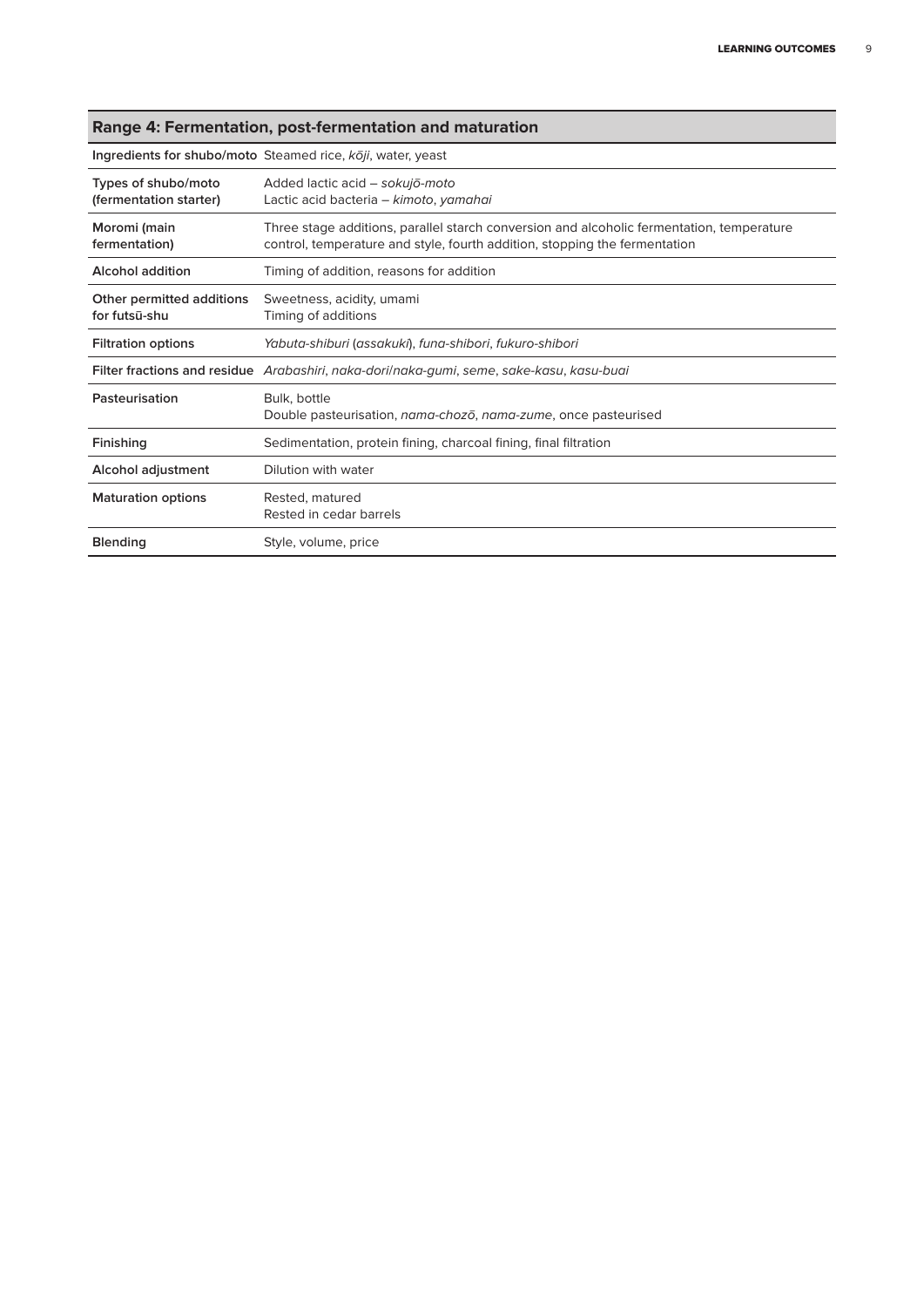#### UNIT 1: LEARNING OUTCOME 2

*Identify and describe the characteristics of the principal and speciality categories of sake; recognise, define and explain important labelling terms and the factors influencing the style, quality and price of these sakes.*

#### Assessment Criteria

- 1. Identify and describe the principal categories and grades of sakes and describe their characteristics.
- 2. Define the meaning of important labelling terms that are used to indicate the style of the principal and speciality categories of sake.
- 3. Recognise and explain the meaning of Japanese kanji that are commonly used on sake labels.
- 4. Identify and explain the key factors that influence the style, quality and price of the principal and speciality categories and grades of sakes.

#### **Ranges**

| Range 1: Principal categories and grades of sake |                                                                                                        |  |
|--------------------------------------------------|--------------------------------------------------------------------------------------------------------|--|
| Categories of sake                               | Futsū-shu,<br>Premium sake                                                                             |  |
| Grades of premium sake                           | Honjōzō, tokubetsu honjōzō, ginjō, daiginjō<br>Junmai, tokubetsu junmai, junmai ginjō, junmai daiginjō |  |

#### **Range 2: Labelling terms indicating style**

| Labelling terms           | Kimoto, yamahai, muroka, nama, genshu             |
|---------------------------|---------------------------------------------------|
| Speciality styles of sake | Nigori, sparkling sake, taru-zake, kijōshu, koshu |

#### **Range 3: Kanji that commonly appear on labels**

| Kanji | 日本酒 | nihon-shu | 山廃 | yamahai   |
|-------|-----|-----------|----|-----------|
|       | 清酒  | sei-shu   | 生酛 | kimoto    |
|       | 純米  | junmai    | 生酒 | nama-zake |
|       | 吟醸  | ginjō     | 特別 | tokubetsu |
|       | 大吟醸 | daiginjō  | 古酒 | koshu     |
|       | 本醸造 | honjōzō   |    |           |

| Range 4: Key factors that influence the style, quality and price of sake          |  |  |
|-----------------------------------------------------------------------------------|--|--|
|                                                                                   |  |  |
| See Range 1 in Learning Outcome 1                                                 |  |  |
|                                                                                   |  |  |
| See Range 2 in Learning Outcome 1                                                 |  |  |
|                                                                                   |  |  |
| See Range 3 in Learning Outcome 1                                                 |  |  |
| FERMENTATION, POST-FERMENTATION AND MATURATION                                    |  |  |
| See Range 4 in Learning Outcome 1                                                 |  |  |
|                                                                                   |  |  |
| Niigata, Kyōto, Hyōgo, Hiroshima                                                  |  |  |
|                                                                                   |  |  |
| Cost of ingredients, cost of production, cost of transport, margin, market forces |  |  |
|                                                                                   |  |  |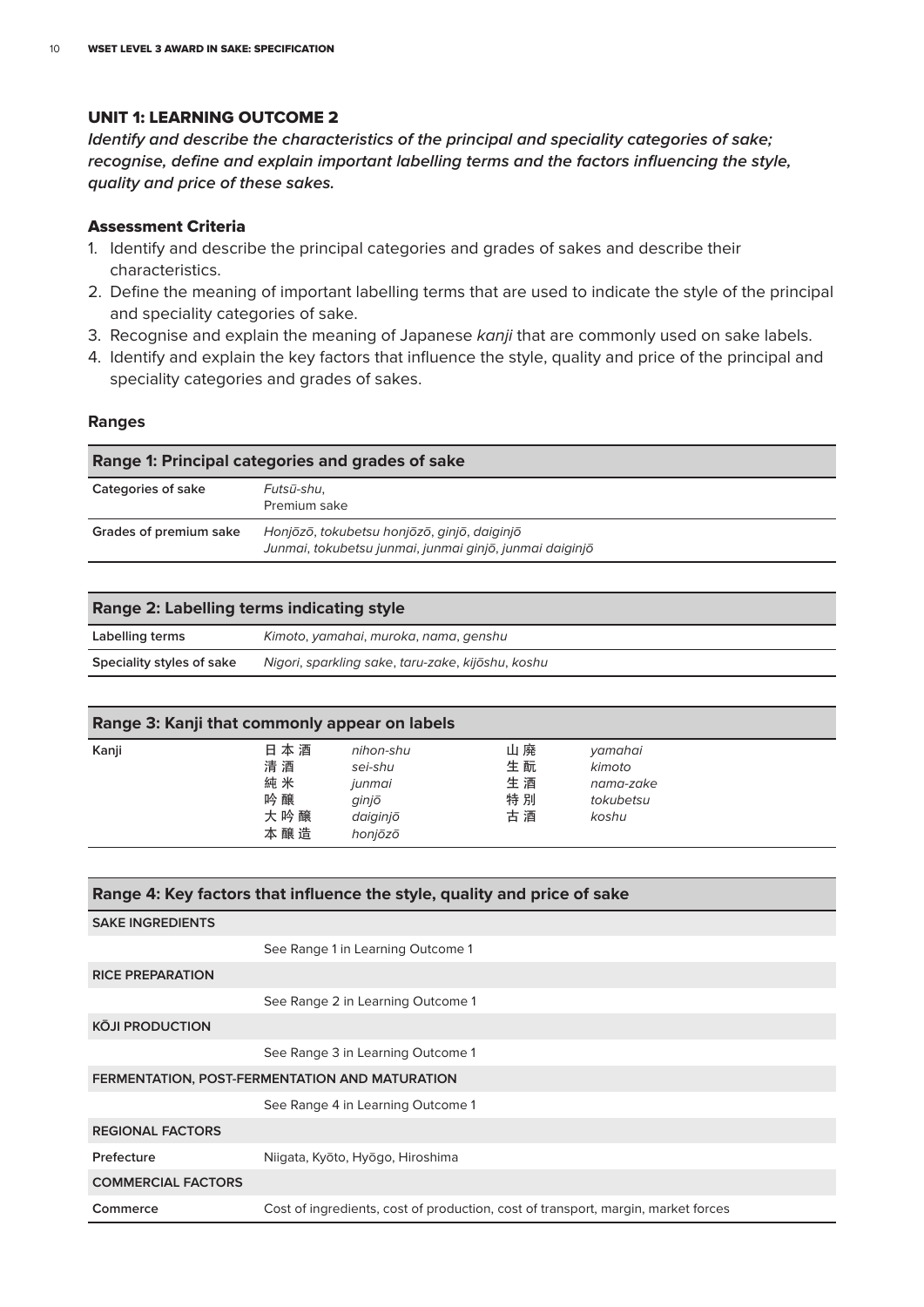#### UNIT 1: LEARNING OUTCOME 3

*Identify and state the role of the principal sake trade organisations in Japan and state the commercial importance of sake in the Japanese and export markets.*

#### Assessment Criteria

- 1. Identify and state the roles of the trade organisations involved in the regulation and promotion of the sake industry in Japan.
- 2. State the commercial and economic importance of sake in the Japanese and the top five export markets.

#### **Ranges**

| <b>Range 1: Sake trade organisations</b> |                                                                                                                                                                                    |  |
|------------------------------------------|------------------------------------------------------------------------------------------------------------------------------------------------------------------------------------|--|
| Trade organisations                      | Tōji guilds, National Research Institute of Brewing (NRIB), Brewing Society of Japan (Brew. Soc.<br>Japan), Japan Sake and Shochu Makers Association (JSS), Japan Agriculture (JA) |  |
|                                          |                                                                                                                                                                                    |  |

| Range 2: Commercial and economic importance of sake |                                                                                   |  |
|-----------------------------------------------------|-----------------------------------------------------------------------------------|--|
| Japanese production                                 | Total production in koku, number of breweries, average brewery production in koku |  |
| <b>Export markets</b>                               | Size of exports (volume), the top five export markets for Japanese sake           |  |

#### UNIT 1: LEARNING OUTCOME 4

*Demonstrate the ability to provide information and advice to customers and staff about sake.*

#### Assessment Criteria

- 1. Make sake recommendations and explain the reasons for selection.
- 2. Describe the correct procedures for the storage and service of sake.
- 3. Identify common faults found in sake.
- 4. Identify the key considerations when making a food and sake pairing recommendation.

#### **Ranges**

| <b>Range 1: Recommendations</b> |                                                                                                                 |  |
|---------------------------------|-----------------------------------------------------------------------------------------------------------------|--|
|                                 | Criteria for sake selection Sake style, sake quality, individual preferences and sensitivities, price, occasion |  |

| <b>Range 2: Storage and service</b> |                                                                                                                                                                                   |
|-------------------------------------|-----------------------------------------------------------------------------------------------------------------------------------------------------------------------------------|
| Storage                             | Optimum conditions, effects of poor storage                                                                                                                                       |
| Service                             | Serving temperatures (chilled, room temperature, <i>atsu-kan</i> , <i>nuru-kan</i> ), opening and decanting,<br>service and drinking vessels (o-choko, kiki-choko, masu, tokkuri) |

| <b>Range 3: Common faults</b> |                                                                                    |  |
|-------------------------------|------------------------------------------------------------------------------------|--|
| Faults                        | Oxidation, <i>hine-ka</i> , <i>nama-hine-ka</i> , light damage, microbial spoilage |  |

| Range 4: Principles of food and sake pairing |                                                                                  |  |
|----------------------------------------------|----------------------------------------------------------------------------------|--|
| <b>Sake considerations</b>                   | Sweetness, acidity, fruitiness, savouriness, intensity, alcohol level            |  |
| <b>Food considerations</b>                   | Sweetness, acidity, umami, salt, bitterness, chilli heat, fat, flavour intensity |  |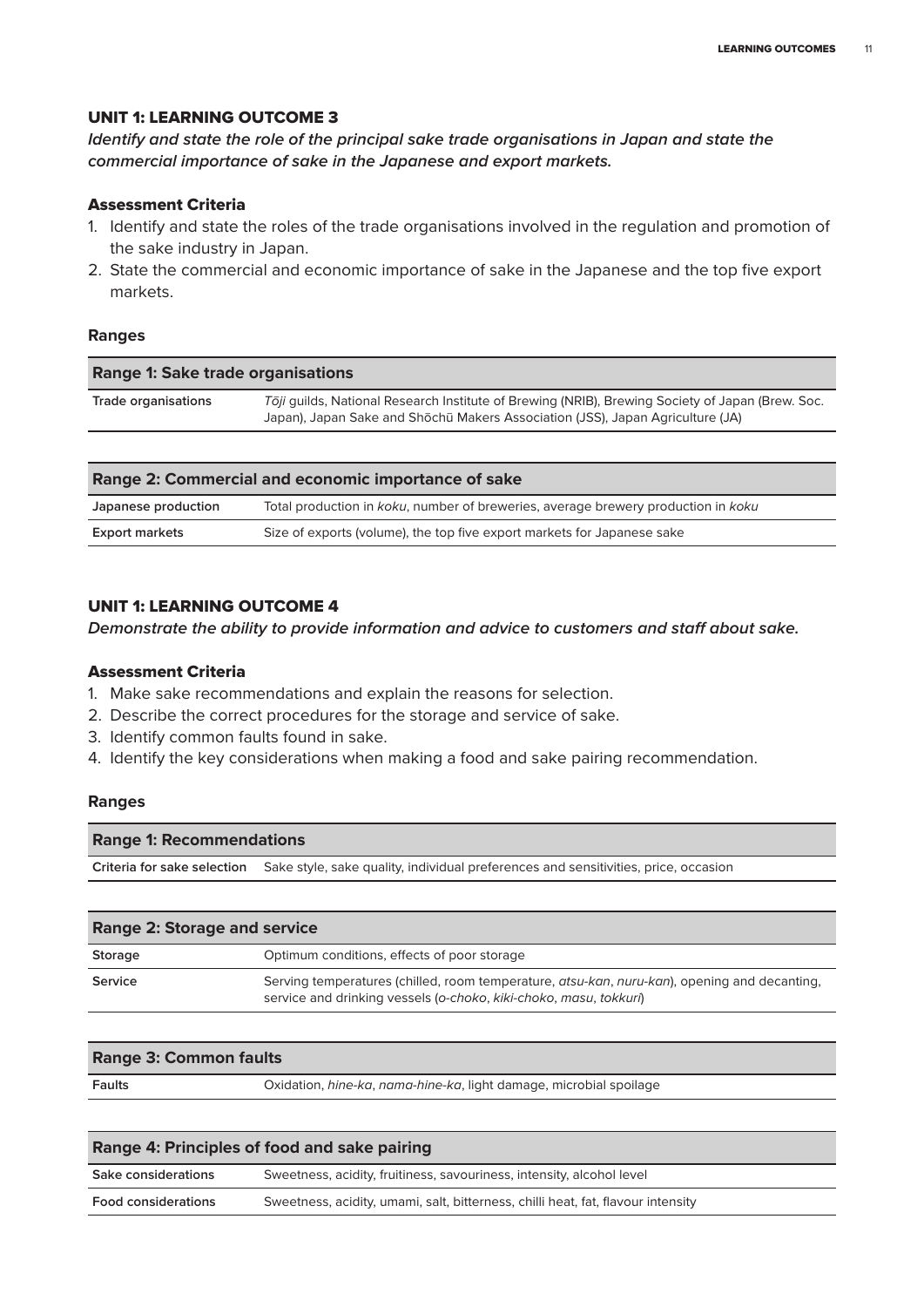#### UNIT 2: LEARNING OUTCOME 1

*Describe the key characteristics of the principal categories and grades of sake as well as selected speciality sakes and use the description to identify the grade and method of production.*

#### Assessment Criteria

- 1. Describe the key characteristics of the principal categories, grades and selected speciality styles of sake using the WSET Level 3 Systematic Approach to Tasting Sake®.
- 2. Identify the grade of the sake and key production methods used.

#### **Ranges**

| <b>Range 1: Principal categories of sake</b>                                                 |                                                         |  |
|----------------------------------------------------------------------------------------------|---------------------------------------------------------|--|
| Principal categories of sake Honjōzō, ginjō, daiginjō, junmai, junmai ginjō, junmai daiginjō |                                                         |  |
| Speciality styles of sake                                                                    | Koshu, nigori, nama                                     |  |
| Key production methods                                                                       | ginjō vs non-ginjō, nama, kimoto/yamahai, nigori, koshu |  |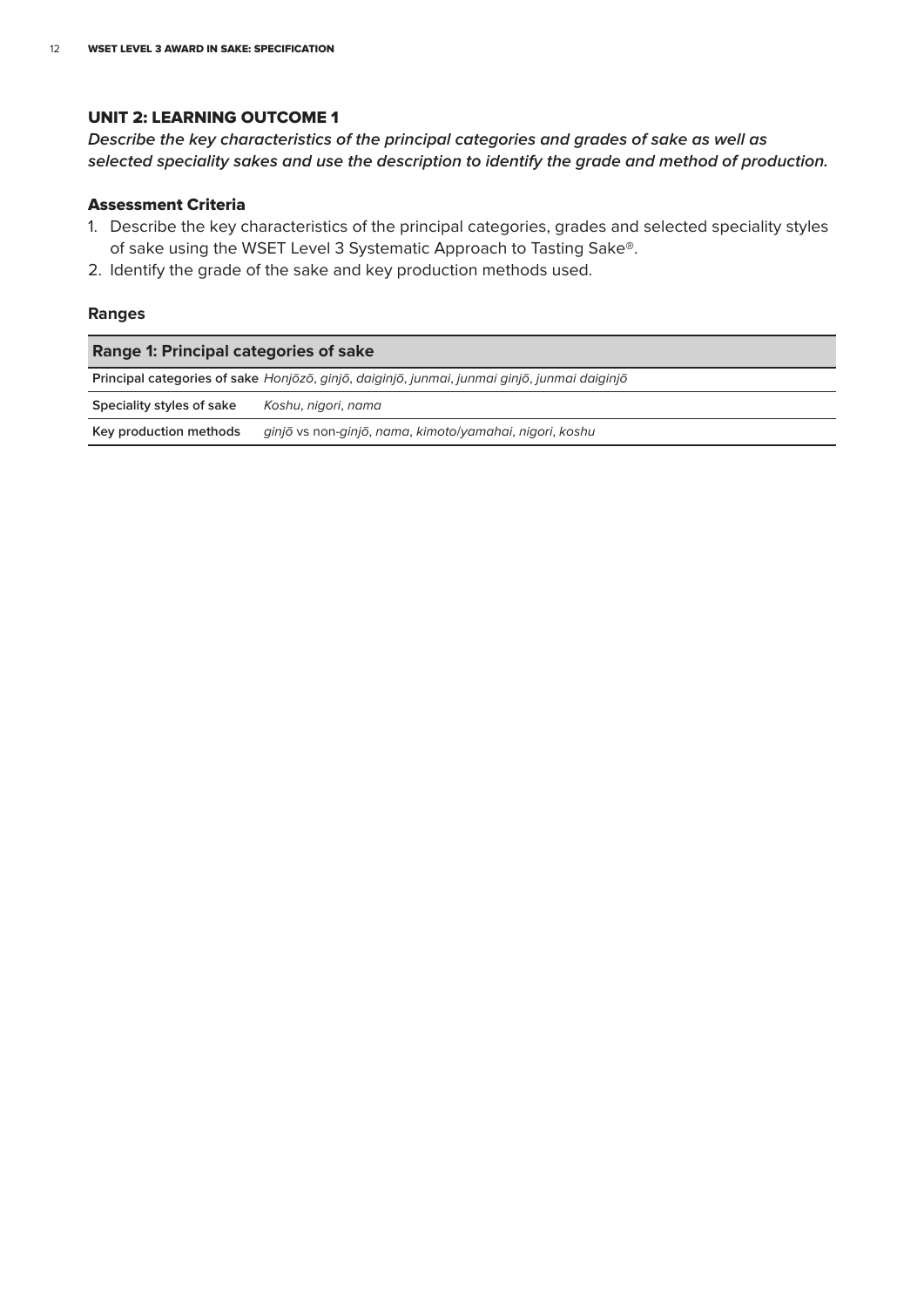| <b>APPEARANCE</b>         |  |                                                                                                                                                |
|---------------------------|--|------------------------------------------------------------------------------------------------------------------------------------------------|
| <b>Clarity</b>            |  | clear sake clear - slightly hazy - hazy (faulty?)<br>cloudy sake light lees – medium lees – thick lees                                         |
| <b>Intensity</b>          |  | clear sake water-white $-$ pale $-$ medium $-$ deep<br>cloudy sake colourless – slightly coloured – coloured (faulty?)                         |
| <b>Colour</b>             |  | $clear\,\,sake$ colourless – lemon-green – lemon – gold – amber – brown<br>cloudy sake pure white – off-white – yellow – brown – grey (faulty) |
| <b>Other observations</b> |  | e.g. legs/tears, tiny bubbles, bubbles, red/pink tints                                                                                         |

### **WSET Level 3 Systematic Approach to Tasting Sake®**

| <b>NOSE</b>           |                                                                                       |
|-----------------------|---------------------------------------------------------------------------------------|
| <b>Condition</b>      | clean – unclean (faulty?)                                                             |
| <b>Intensity</b>      | $light - medium(-) - medium - medium(+) - pronounced$                                 |
| Aroma characteristics | e.g. ginjō-ka, other fruity/floral, cereal/grain, lactic/dairy, sweetness, age, other |

| <b>PALATE</b>                  |                                                                                               |
|--------------------------------|-----------------------------------------------------------------------------------------------|
| <b>Sweetness</b>               | $\text{dry}$ – off-dry – medium-dry – medium-sweet – sweet – luscious                         |
| Acidity                        | $low - medium(-) - medium - medium(+) - high$                                                 |
| <b>Umami</b>                   | $low - medium(-) - medium - medium(+) - high$                                                 |
| Alcohol                        | $low - medium - high$                                                                         |
| <b>Body</b>                    | $light - medium(-) - medium - medium(+) - full$                                               |
| <b>Mousse</b>                  | $delicate - creamv - aqqressive$                                                              |
| <b>Flavour intensity</b>       | $light - medium(-) - medium - medium(+) - pronounced$                                         |
| <b>Flavour characteristics</b> | e.g. <i>ginjo-ka</i> , other fruity/floral, cereal/grain, lactic/dairy, sweetness, age, other |
| <b>Other observations</b>      | e.g. balance, texture, finish                                                                 |
| <b>Finish</b>                  | short – medium(-) – medium – medium(+) – long                                                 |

| <b>CONCLUSIONS</b><br><b>ASSESSMENT OF QUALITY</b> |                                                             |
|----------------------------------------------------|-------------------------------------------------------------|
| <b>Quality level</b>                               | faulty - poor - acceptable - good - very good - outstanding |
| THE SAKE IN CONTEXT                                |                                                             |
| <b>Identity</b>                                    | Category: futsū-shu vs premium, ginjō vs non-ginjō          |
|                                                    | Production methods: nama, kimoto/yamahai                    |
|                                                    | Special style: sparkling, koshu, kijōshu, nigori            |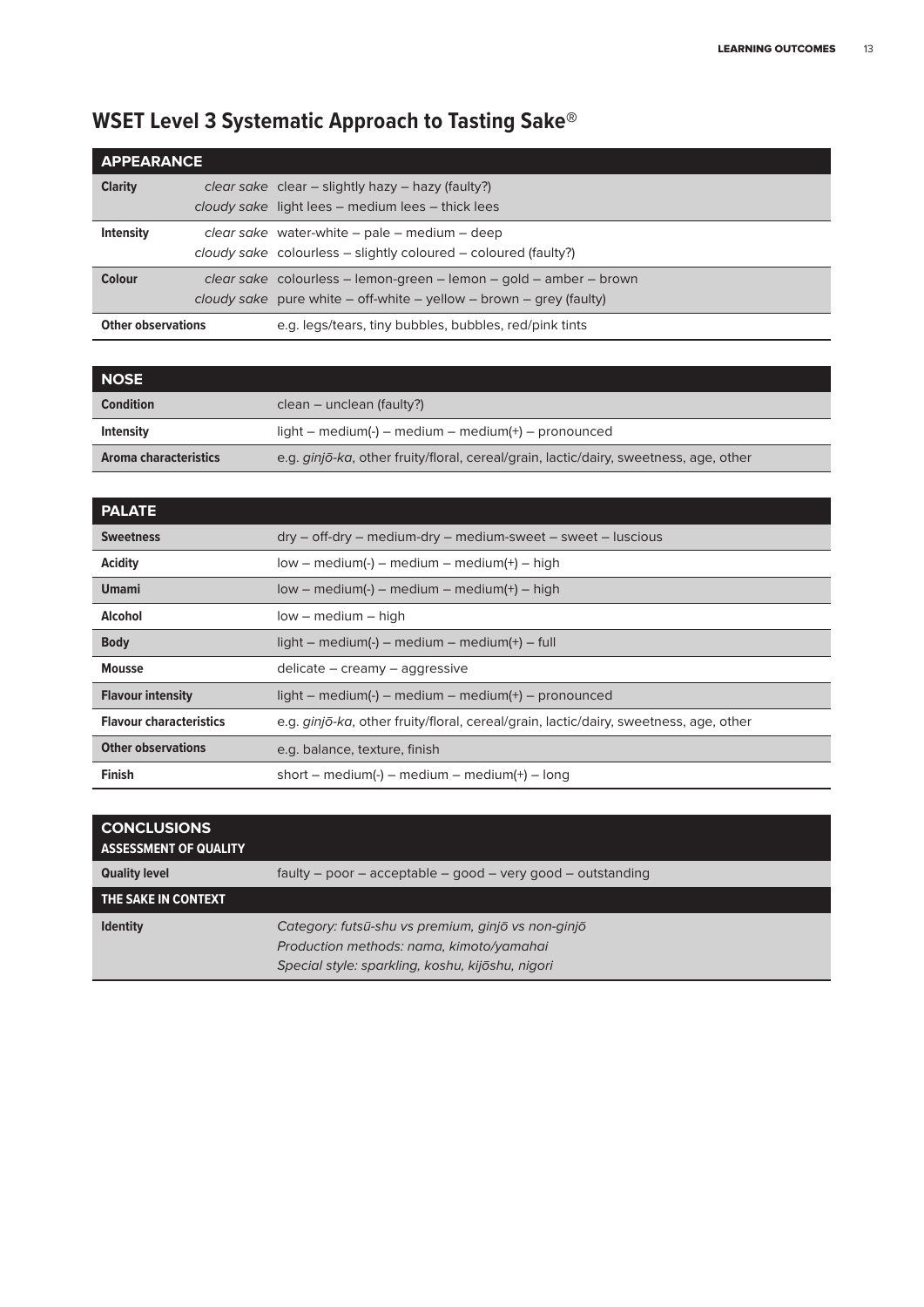## **Recommended Tasting Samples**

It is recommended that a student try the following samples during the course of their studies.

| Principal categories of sake<br>Honjōzō<br>٠<br>that candidates must be<br>Junmai<br>٠<br>Junmai ginjō<br>familiar with because they will<br>٠<br>be required to identify them<br>Junmai daiginjō<br>٠<br>Daiginjō<br>in the tasting exam<br>٠<br>Nigori<br>٠<br>Koshu<br>٠<br>Nama-zake<br>٠ | <b>Teaching Purpose</b> | <b>Example</b> |
|-----------------------------------------------------------------------------------------------------------------------------------------------------------------------------------------------------------------------------------------------------------------------------------------------|-------------------------|----------------|
|                                                                                                                                                                                                                                                                                               |                         |                |

**APPs are required to show at least one of each of these styles during the classroom sessions.**

| <b>Teaching Purpose</b>        | <b>Example</b>                                                                                                                                                                                                                                                                              |
|--------------------------------|---------------------------------------------------------------------------------------------------------------------------------------------------------------------------------------------------------------------------------------------------------------------------------------------|
| Impact of regionality          | Examples of sake made in:<br>Nada/Kōbe/Hyōgo (restrained style)<br>$\bullet$<br>Kyōto/Fushimi (soft and perfumed style)<br>$\bullet$<br>Niigata (clean, dry style)<br>$\bullet$<br>Hiroshima (rich, soft style)<br>$\bullet$<br>These should all be in the same category, e.g. junmai ginjo |
| Impact of rice variety         | Examples of sake made with:<br>100% Yamada-nishiki<br>100% Gohyakuman-goku or Omachi<br>These should all be in the same grade, e.g. junmai ginjo                                                                                                                                            |
| Impact of rice polishing       | Examples of sake polished to different ratios<br>70% or more<br>50% or less                                                                                                                                                                                                                 |
| Impact of water                | Examples of sake made with:<br>high mineral water (e.g. Kōbe)<br>low mineral water (e.g. Fushimi)<br>These should be the same grade                                                                                                                                                         |
| Impact of yeast                | Examples of sake made with:<br>Yeast strain 1801<br>Yeast strain number 9<br>Yeast strain number 7 or 6<br>These should all be in the same category, e.g. junmai ginjo                                                                                                                      |
| Impact of fermentation starter | Kimoto or yamahai junmai<br>Kimoto or yamahai daiginjō or junmai daiginjō                                                                                                                                                                                                                   |
| Impact of pasteurisation       | Nama-zake vs unpasteurised sake of the same grade from the same producer<br>$\bullet$                                                                                                                                                                                                       |
| Impact of service temperature  | Junmai (rich, powerful style)<br>$\bullet$<br>Daiginjō or junmai daiginjō (delicate, elegant style)<br>$\bullet$                                                                                                                                                                            |
| Speciality styles              | Nigori<br>$\bullet$<br>Taru-zake<br>Sparkling sake (any style)<br>$\bullet$<br>Kijōshu<br>Koshu (any style)<br>APPs are required to show a spread of these samples from each learning point outlined above.                                                                                 |

**A sample can be used to make several points.**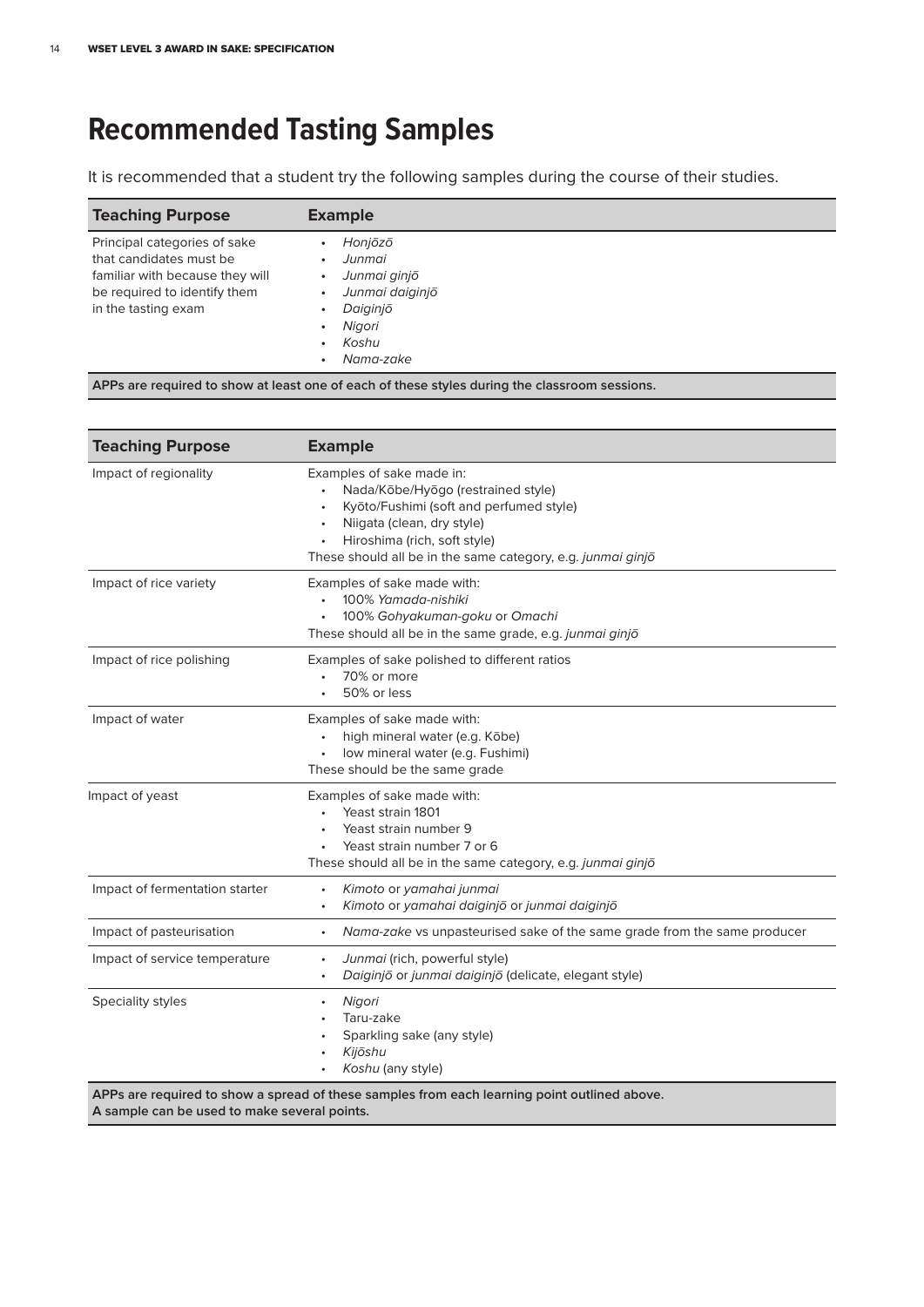#### **Teaching Tasting Technique**

The samples that are selected for the session on tasting technique should be able to show a wide range of differences so that students are able to understand where the ends of individual scales are. These include

- Appearance: water white, colourless
- medium to deep; gold, amber or brown
- Intensity: light aroma intensity, pronounced aroma intensity
- Aroma types: ginjō, cereal/grain, age<br>• Sweetness: dry, sweet or luscious
- dry, sweet or luscious
- Acidity: low acidity, high acidity
- Umami: low umami, high umami
- Alcohol: low alcohol, high alcohol<br>• Body: light body, full body
- light body, full body
- Finish: short finish, long finish
- Quality: poor or acceptable, outstanding

The following combination of samples has been shown to support this learning.

- Futsū-shu
- Daiginjō
- Koshu
- Junmai muroka nama genshu
- Very dry sake (SMV +10 or higher)
- Low alcohol, sweet sake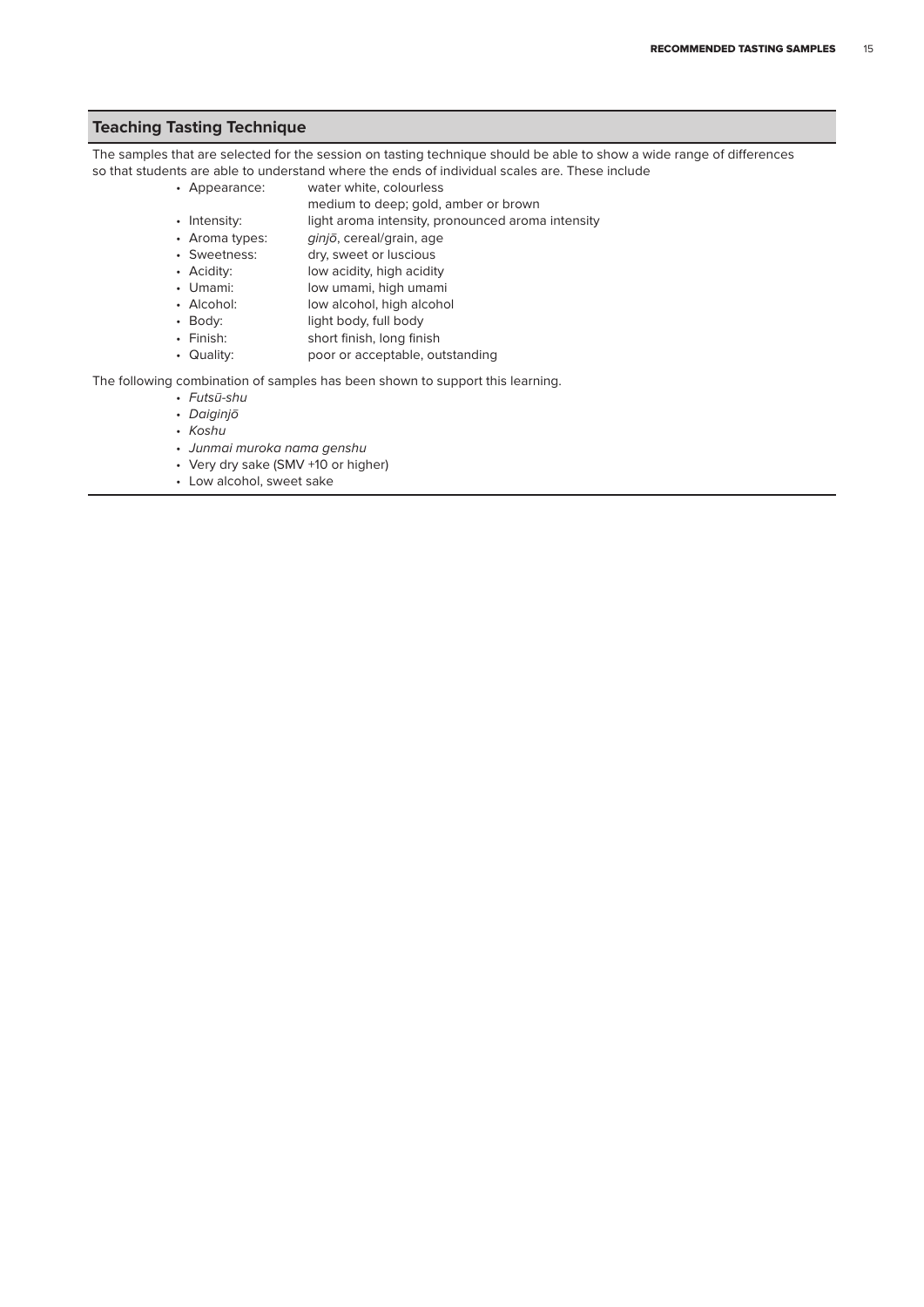## **Examination Guidance**

#### Examination Administration

Examinations are conducted by WSET Approved Programme Providers (APPs). Administratively, APPs must comply with the criteria and codes of practice set out in the Operating Handbook.

#### Assessment Method

The WSET Level 3 Award in Sake will be assessed by a closed-book written examination and a tasting examination. In order to gain an overall pass a candidate must achieve a pass mark of 55 per cent in both the theory and the tasting examination.

Candidates must sit both units at the same sitting. Only resit candidates who have achieved a pass in one unit are permitted to sit single units. WSET Awards does not offer aegrotat awards; all assessment requirements of the qualification must be met.

#### Unit 1: Theory Examination

The closed-book theory examination is set by WSET Awards and assesses Unit 1 of the Specification. It is made up of two parts.

- Part 1 comprises 50 multiple-choice questions. This part will assess knowledge and understanding across the unit.
- Part 2 is a question paper requiring short written answers. This part will consist of three questions of 25 marks each, and will assess the application of knowledge across the unit.

The written examination paper must be completed in 1 hour 45 minutes.

All examination questions are based on the published learning outcomes and the recommended study materials contain the information required to answer these questions correctly. In order to secure a pass for the theory examination a candidate will be required to attain a minimum mark of 55 per cent in both part 1 and part 2.

#### Unit 2: Tasting Examination

The tasting examination assesses Unit 2 of the Specification. It will be internally set and marked by a WSET Approved Level 3 Internal Assessor using an assessment brief provided by WSET Awards. The results will be verified by WSET Awards.

The examination will consist of two blind sakes and will assess a candidate's ability to accurately describe a sake and draw conclusions based on these observations. The tasting examination must be completed in 30 minutes.

In order to secure a pass for the tasting examination a candidate will be required to attain a minimum mark of 55 per cent.

#### About the WSET® Level 3 Award in Sake Examination

#### Unit 1: Written Examination

**Part 1: Multiple-choice** – This part of the examination paper consists of 50 multiple-choice questions. Each question has only one correct answer, which should be indicated on a computerreadable answer sheet. The examination invigilator will give the full instructions on how to complete the Examination Answer Sheet on the day of the examination. Each correctly answered multiplechoice question is worth one mark, and marks are NOT subtracted for incorrect answers.

**Part 2: Short written answers** – This part of the examination paper consists of three questions of 25 marks each. Answers should be written on the examination paper in the spaces provided and the marks for each question or part-question are indicated on the examination paper. Marks are NOT subtracted for incorrect answers. Each paper will be compiled as set out in the chart opposite.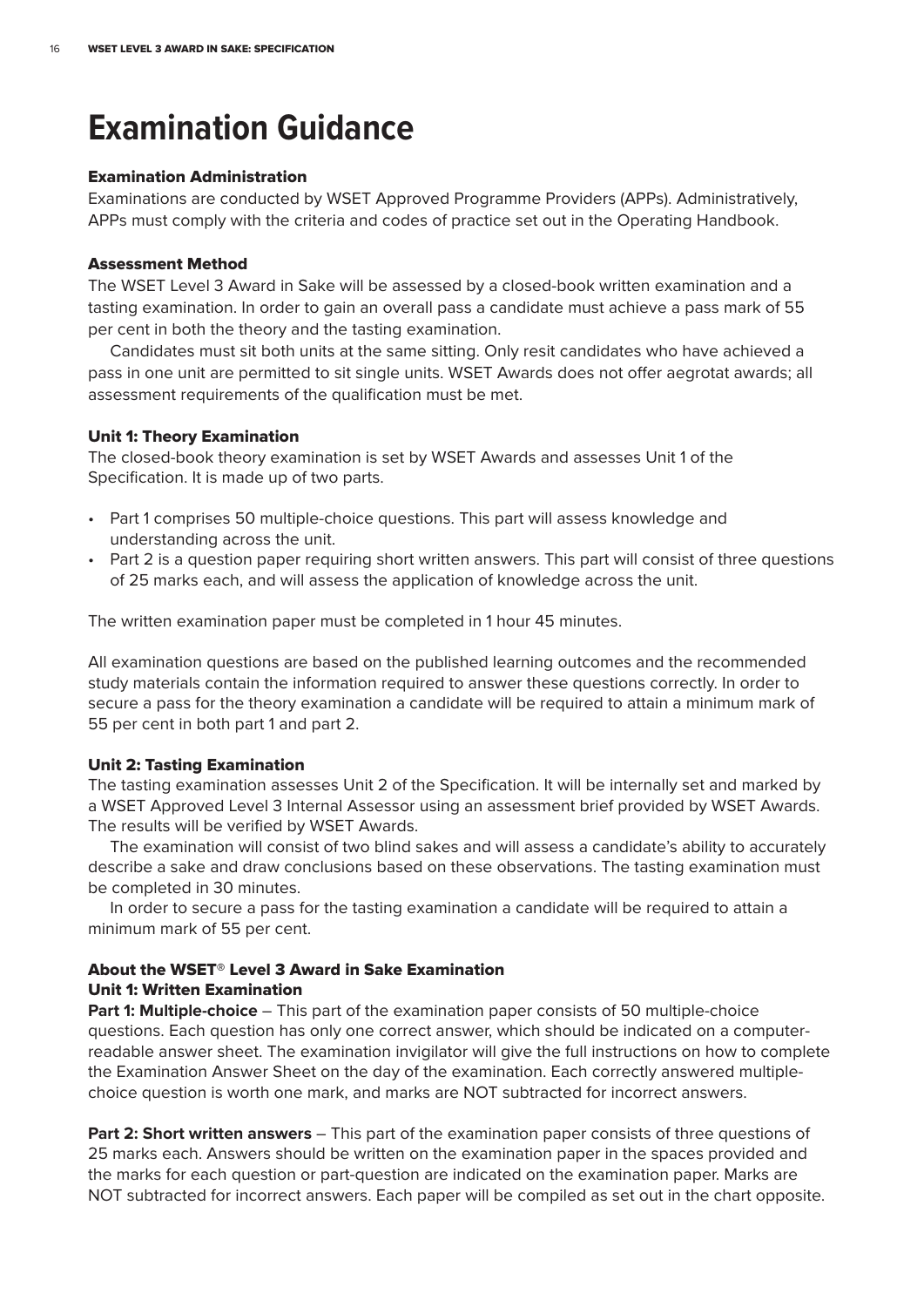| <b>Question Number</b> | <b>Learning Outcome</b>           |
|------------------------|-----------------------------------|
|                        | 1 & 2                             |
|                        | 1 & 2                             |
|                        | 1, 2 & 4* (*ranges 1, 2 & 3 only) |

**Allocation of marks** – All WSET Level 3 Award in Sake examination papers are carefully compiled to reflect the weighting in the syllabus. A chart giving a detailed breakdown of the examination weighting for the multiple-choice section is shown below. Note: Learning Outcome 3 is only assessed as part of the multiple-choice paper.

| <b>Learning</b><br><b>Outcome</b> | <b>Multiple-Choice Questions</b><br>(1 mark per question) |
|-----------------------------------|-----------------------------------------------------------|
|                                   | 20                                                        |
| 2                                 | 20                                                        |
| З                                 | 5                                                         |
|                                   | 5                                                         |
|                                   | 50 marks                                                  |

A chart giving a detailed breakdown of the examination weighting for the short answer section is shown below.

| <b>Learning Outcome</b> | <b>Short Written Answer Marks</b> |
|-------------------------|-----------------------------------|
| 1&2                     | 65                                |
|                         | 10                                |
|                         | <b>75 marks</b>                   |

#### Unit 2: Tasting Examination

This part of the examination consists of a blind tasting of two sakes, which may be taken from any of the recommended tasting samples.

Answers should be written on the examination paper in the spaces provided and the marks for each question or part-question are indicated on the examination paper. There are 23 marks available for the description and assessment of each sake. Marks are NOT subtracted for incorrect answers.

#### Issuing of Results

Results of examinations are issued by WSET Awards as follows:

- WSET Awards will issue an all-candidate grade list to the APP so that they can communicate results to their candidates. This grade list will be issued within eight weeks of the receipt of completed scripts by WSET Awards.
- Subsequently, WSET Awards will issue candidates' letters and certificates to APPs, who are responsible for forwarding these documents to their candidates.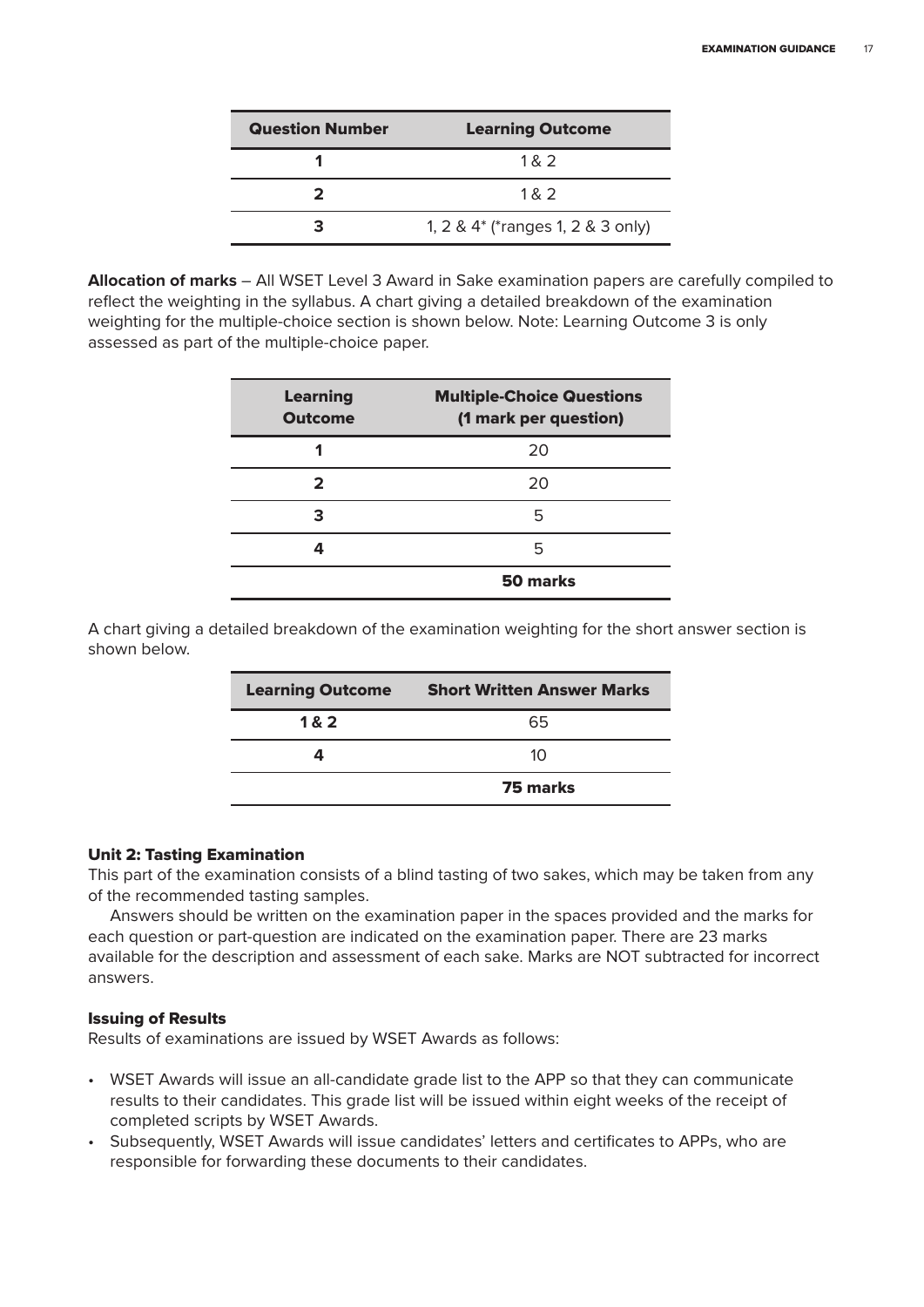## **Sample Multiple-Choice Examination Questions**

The Wine & Spirit Education Trust does not release past papers for the WSET Level 3 Award in Sake. In order to give candidates an idea of the sort of questions asked, this section includes five sample questions. The examination consists of 50 questions similar to these.

#### **1. Which one of the following is a sake fault?**

- a. Nama-chozō
- b. Kasu-buai
- c. Naka-dori
- d. Nama-hine

#### **2. Sake-specific varieties of rice are preferred by brewers because they**

- a. have small grains
- b. are high in protein
- c. are resistant to cracking
- d. produce large amounts of enzymes

#### **3. A sufficiently high level of acidity in a fermentation starter is important because**

- a. it inhibits other microbes competing with the yeast
- b. the acid is a key yeast nutrient
- c. it releases the enzymes from the koji for starch conversion
- d. the acid promotes the development of ginjo aromas

#### 4. Which of the following are criteria that can be used to qualify a sake for the grade tokubetsu?

- 1. The rice is polished to below 60%
- 2. The sake is made exclusively from sake-specific rice
- 3. It is made using a process the brewer has had legally recognised
- a. 1 only
- b. 2 and 3 only
- c. 3 only
- d. 1, 2 and 3

#### **5. What is the average (mean) annual production of sake per brewery?**

- a. About 15 koku
- b. About 150 koku
- c. About 1500 koku
- d. About 15 000 koku

#### Answers

1d, 2c, 3a, 4d, 5c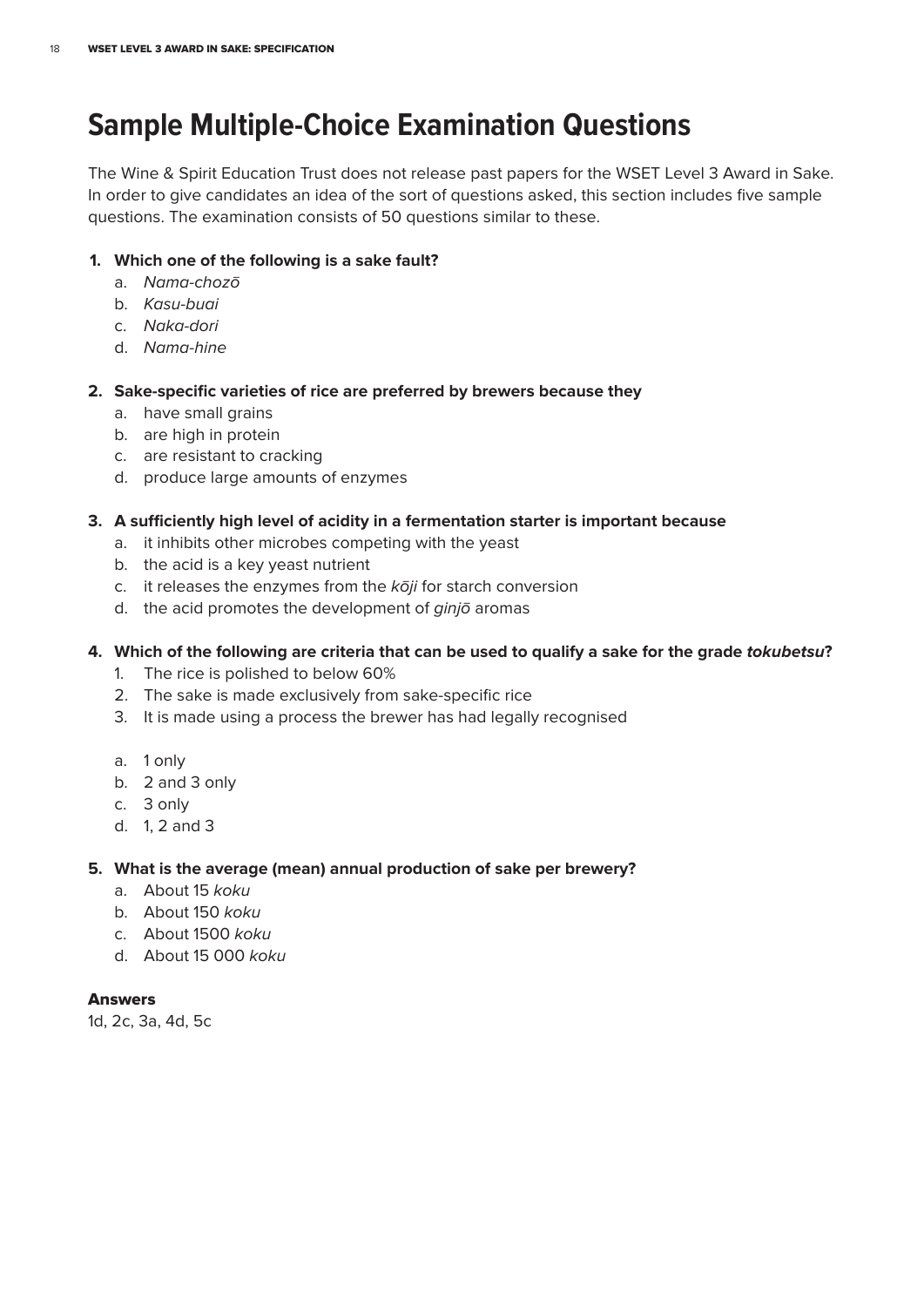## **Sample Short Written Examination Question**

The Wine & Spirit Education Trust does not release past papers for the WSET Level 3 Award in Sake. In order to give candidates an idea of the sort of questions that might be asked, we have included a sample question below. The examination will consist of three such questions worth 25 marks each.

The following three-part question relates to an outstanding sake with pronounced savoury, earthy and cereal aromas. The following information is written on the label:

| 純米  |
|-----|
| 無濾過 |
| 生酒  |
| 原酒  |

無濾過 = muroka 原酒 = genshu

#### PART 1

Describe the characteristics that this sake is likely to have on the appearance and palate and explain why.

#### PART 2

A brewer would choose certain techniques for the fermentation starter and main fermentation in order to make this style of sake. Identify two of these techniques (one for the fermentation starter and one for the main fermentation) and explain how they contribute towards this style of sake.

**Fermentation starter:** 5 marks

Main fermentation: **5 marks** 

#### PART 3

a. What are the particular storage risks associated with this style of sake? Describe what causes the problem and explain how and why such risks can be reduced.

#### b. Explain why it would be appropriate to serve this sake warm. Describe ONE technique for warming the sake.

5 marks

5 marks

5 marks

Total 25 marks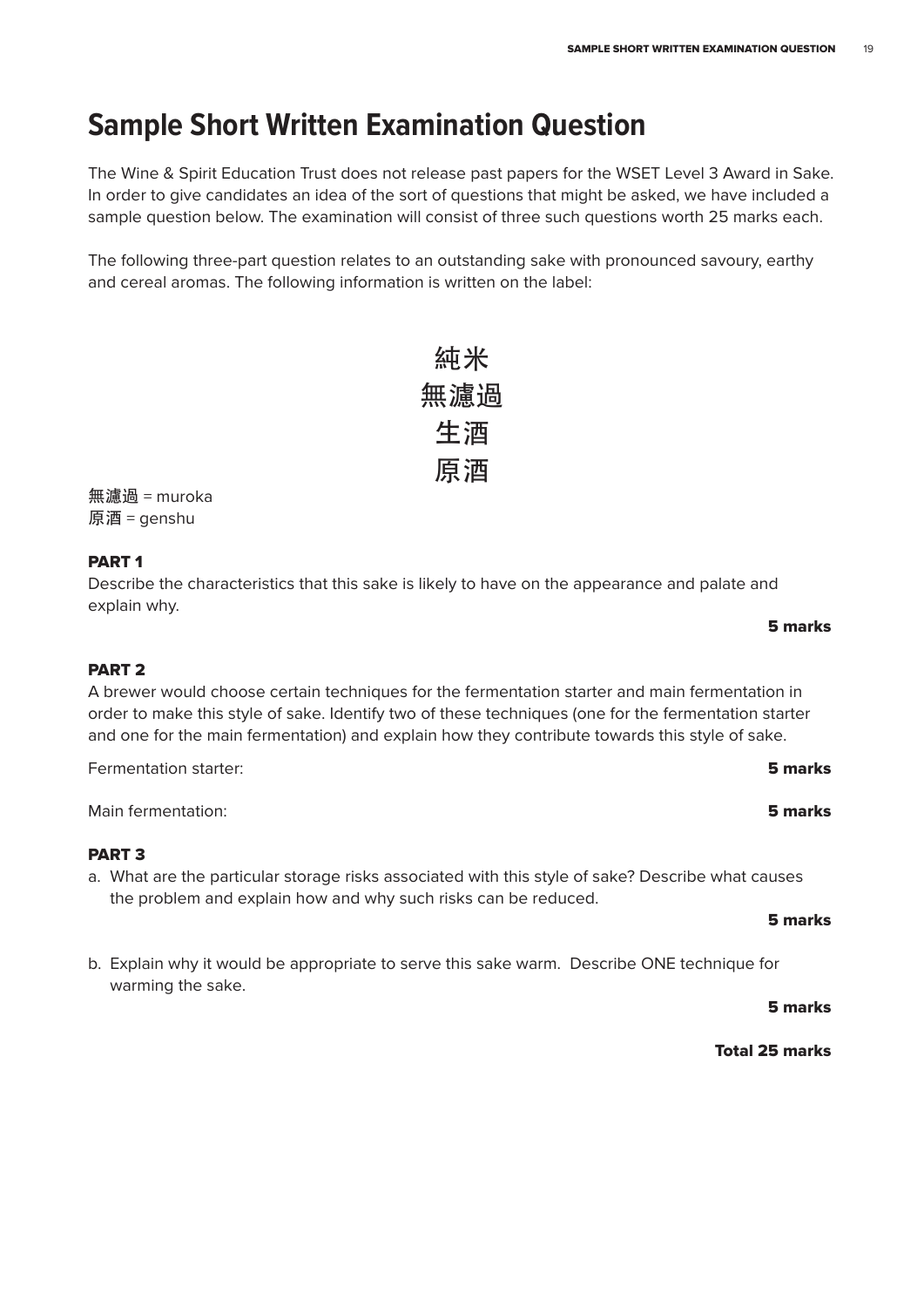## **Examination Regulations**

#### 1 Entry Requirements

#### **1.1 Eligibility**

**1.1.1** Candidates applying to sit the examination must be over the legal minimum age for the retail purchase of alcoholic beverages in the country where the examination is being held, or be preparing for the examination as part of a recognised full-time programme of study, or have obtained consent from their parents or legal guardians.

**1.1.2** There are no restrictions on entry to the WSET Level 3 Award in Sake through overlaps with other qualifications or parts of qualifications.

**1.1.3** Candidates who are under the legal minimum age for the retail purchase of alcoholic beverages in the country where the examination is being held, or those who choose not to taste alcohol for health or religious reasons, will not be allowed to sample any alcoholic beverage as part of their course. These candidates will not be eligible to complete the assessment for Unit 2 of the WSET Level 3 Awards in Sake. In such instances, candidates will receive a record of achievement on successful completion of Unit 1, but will not be awarded the WSET Level 3 Award in Sake qualification.

#### **1.2 Recommended prior learning**

**1.2.1** Completion of the WSET Online module 'Introduction to Sake' or an equivalent level of experience is recommended for entry to the WSET® Level 3 Award in Sake. Candidates who believe they have a sufficiently good understanding of the subjects covered by the 'Introduction to Sake' are advised to consult their prospective tutor before enrolment on a course of study for guidance on the accreditation of prior learning.

**1.2.2** The indicative levels of literacy and numeracy required for the examination are as follows:

- **literacy**: Level 2 of the UK basic skills national standards, or equivalent level of literacy in the language used for the examination.
- **numeracy**: Level 2 of the UK basic skills national standards, or equivalent.

#### 2 Format and Results

**2.1** Candidates will be required to pass a closed-book examination, comprising two units. **Unit One**: A written examination of two parts to be completed in 1 hour 45 minutes. The paper comprises:

- 50 multiple-choice questions
- 3 x 25 mark short written answer questions

A mark of 55 per cent in each part is required to achieve a pass in this unit of the qualification. **Unit Two**: A tasting examination in the form of a blind tasting of two sakes to be completed in 30 minutes. A mark of 55 per cent is required to achieve a pass in this unit of the qualification. In order to be awarded the WSET Level 3 Award in Sake, candidates must achieve a pass in both units of the examination.

**2.2** Candidates who successfully complete both units will be issued with a WSET Level 3 Award in Sake and will receive an overall grade based on their aggregate mark over all examination papers.

A record of achievement will be issued to those candidates who have passed individual units, indicating the grades achieved. Once all units are completed, a final result will be issued. Results for successful candidates will be issued to APPs within eight weeks from receipt of completed scripts.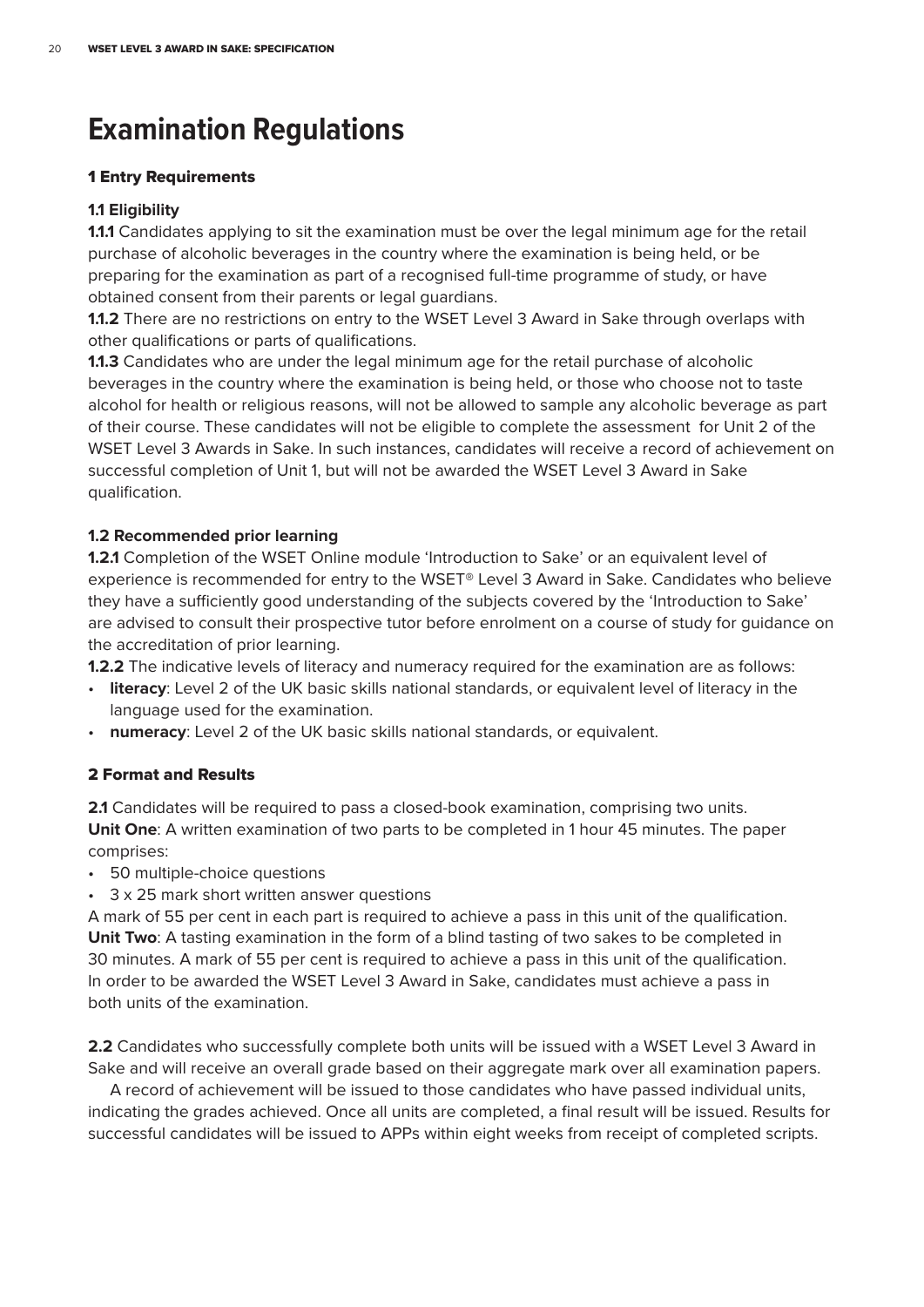**2.3** Results are graded as follows:

| Aggregate mark of 80% and above with no<br>individual examination paper below 65% | Pass with distinction |
|-----------------------------------------------------------------------------------|-----------------------|
| Aggregate mark of between 65% and 79%                                             | Pass with merit       |
| Aggregate mark of between 55% and 64%                                             | Pass                  |
| Aggregate mark of between 45% and 54%                                             | Fail                  |
| Aggregate mark of 44% and below                                                   | Fail unclassified     |

#### 3 Reasonable Adjustments

**3.1** Examination candidates who have special examination requirements, which are supported by independent written assessment, are requested to notify the examinations officer at their APP of any such requirement at the time of enrolment. Further guidance for examination officers and candidates is available from WSET Awards as required.

**3.2** It is the policy of WSET Awards that such candidates should not be placed at a disadvantage in the examinations. Candidates are responsible for informing their APP of any such requirement at the time of enrolment.

#### 4 Resits

**4.1** Candidates may apply to resit the examination if they are unsuccessful. There is no limit on the number of attempts that may be made.

**4.2** Candidates who have passed are not permitted to retake to improve their grade.

**4.3** Candidates resitting failed units will be ineligible for any grade in excess of Pass with Merit for the Level 3 Award in Sake.

#### 5 Examination Conditions and Conduct

**5.1** It is a condition of entry that candidates agree to the following specific conditions for the closedbook examination.

- At the start of the examination all candidates must supply the invigilator with proof of identity in the form of photographic ID.
- For all examinations, responses must be written in the same language as the examination paper.
- The examination is to be completed in the time specified for each unit.
- No reference is to be made to any material, in whatever form, other than the examination question paper and answer sheet.
- Once the invigilator has declared that examination conditions are in place, no communication of any kind between candidates is permitted until they have left the examination room or the invigilator has announced the end of the examination.
- During the examination candidates are only permitted to have the following items with them: pens, pencils, erasers, drinking water and a small handbag or shoulder bag so long as it only contains personal items.
- It is prohibited for candidates to take any photographs of the examination room or examination materials.
- The use of electronic devices of any kind is prohibited.
- The use of dictionaries of any kind is prohibited.
- The use of audible 'alarms' on any clock or watch is prohibited.
- Candidates may not leave the room until the first 15 minutes of the examination time have elapsed.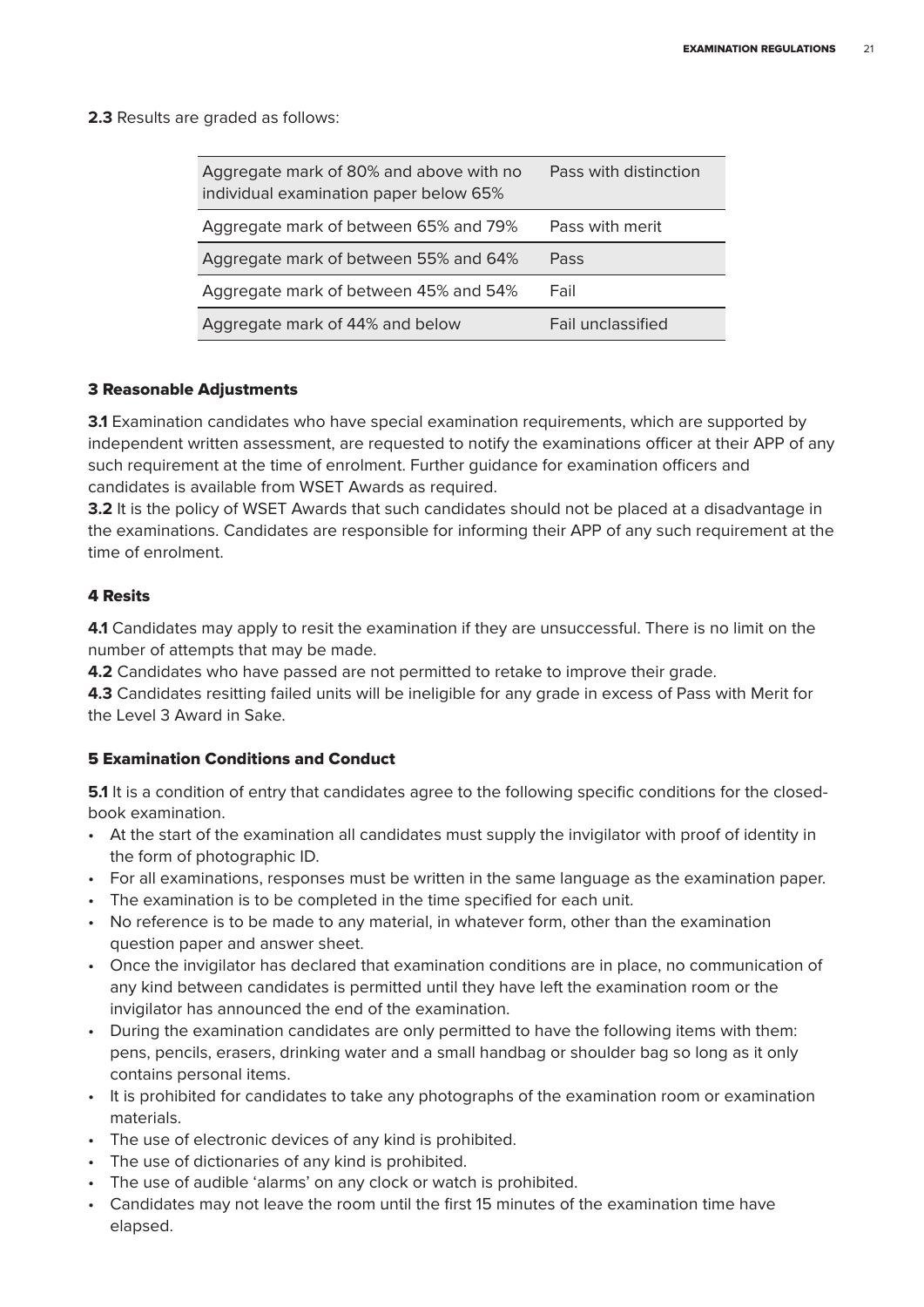- Candidates who arrive after the published start time will NOT be allowed to sit the examination if any other candidate has already left the examination.
- Candidates who arrive late may be allowed to enter the room at the discretion of the invigilator and only if other candidates are not compromised. Under normal circumstances we would not expect any candidate to be allowed to start the examination if they arrive more than 30 minutes after the published start time.
- Candidates may not leave, and then return to, the examination room once the examination has started unless they can be accompanied by an invigilator at all times while they are out of the examination room.
- Candidates who complete the examination early may leave the examination room up until the last 10 minutes providing they do not disturb other candidates; no re-admission is permitted.
- Invigilators have no authority to comment upon, interpret, or express an opinion on any examination question.
- Any candidate who is suspected of misconduct will be advised to leave the examination room immediately and their examination paper will be submitted to the Examination Panel to determine its validity and any future ban on sitting papers.
- No examination question papers are to be removed from the examination room; candidates who fail to submit the question paper with their answer sheet will be deemed guilty of misconduct.
- It is prohibited for candidates to reveal the content of examination papers to others, or reproduce it in any way.

**5.2** Candidates also agree to abide by the invigilator's instructions. Failure to do so may render a candidate's results invalid.

**5.3** Examination papers and answer sheets are the property of WSET Awards and will not be returned to candidates.

#### 6 Examination Feedback, Enquiries and Appeals

**6.1** Candidates requiring feedback and/or an enquiry (re-mark) on their examination paper should contact their APP and request an Enquiry and Feedback Form. The form must be completed and submitted to WSET Awards along with the appropriate fee within 12 weeks of the date of the examination. Any request received outside this time-frame will not be reviewed. Feedback and enquiries will be issued within eight weeks of receipt by WSET Awards.

**6.2** Any candidate dissatisfied with the result of an enquiry of an examination paper should contact the APP and request an Appeal against Enquiry Application Form, which must be completed and returned to WSET Awards, together with the appropriate fee, no more than 10 working days following notification of the enquiry decision. Appeals received outside this time-frame will not be reviewed. Appeals will be issued within eight weeks of receipt by WSET Awards.

#### 7 Candidate Satisfaction

**7.1** Should any candidate have concerns that their APP is not providing the service that they expect, or is behaving in a way that is inconsistent with the standards required in terms of administration, tuition or examinations, they should first take this up with their APP. If this does not lead to a satisfactory resolution, candidates are asked to contact our APP Administration Team, appadmin@wset.co.uk. Please note that all complaints will be dealt with confidentially, but WSET Awards cannot act on anonymous complaints.

#### 8 WSET Awards Regulations

**8.1** WSET Awards reserves the right to add to or alter any of these regulations as it thinks fit.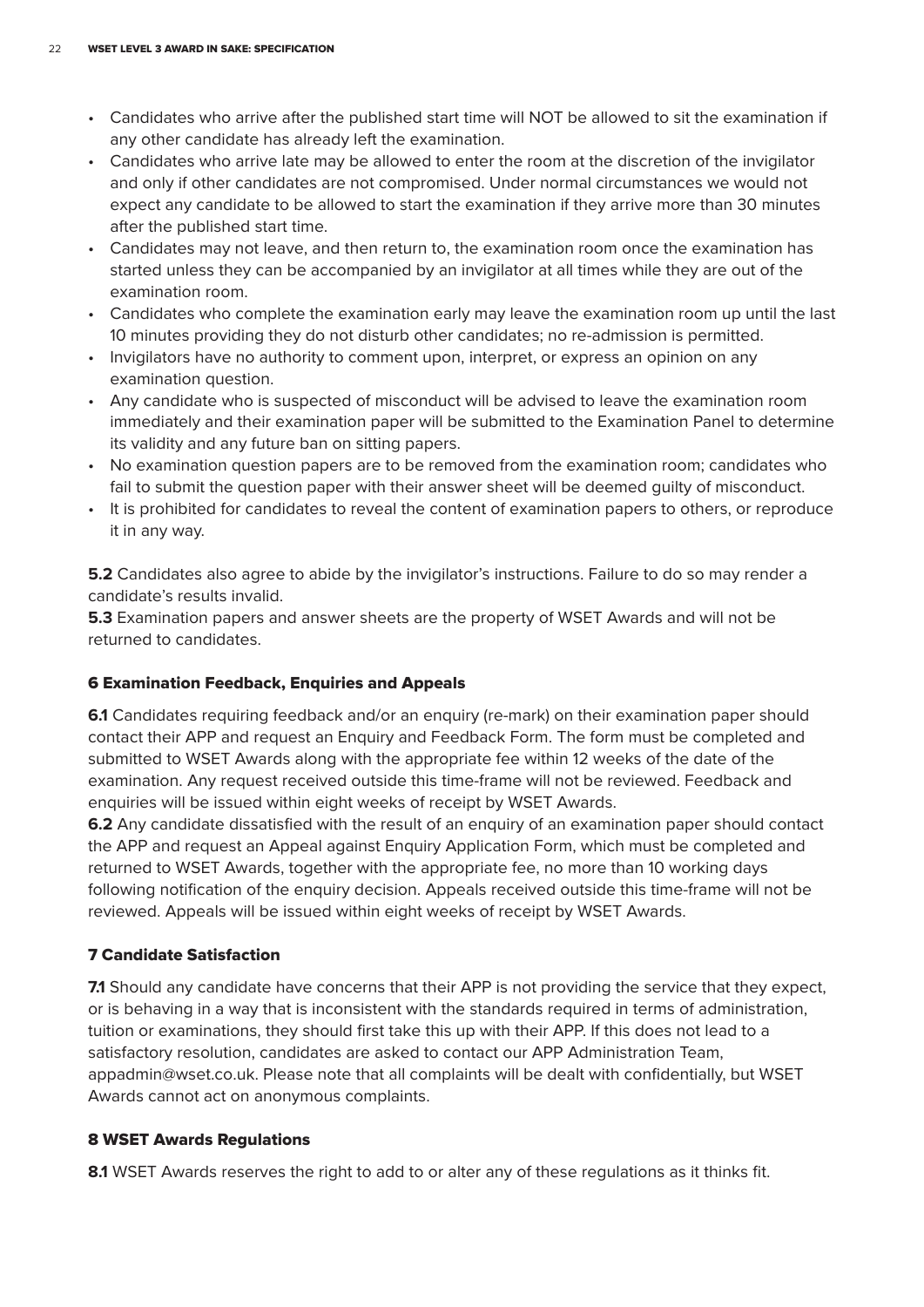## **WSET Qualifications**

#### WSET Qualifications

The WSET has a range of qualifications that cover wine and spirits as well as sake. These are developed and maintained by WSET Awards. In full, the qualifications are:

WSET® Level 1 Award in Wines (600/1504/4) WSET® Level 1 Award in Spirits (600/1501/9) WSET® Level 1 Award in Sake

WSET® Level 2 Award in Wines and Spirits (600/1508/1) WSET® Level 2 Award in Spirits (600/1507/X)

WSET® Level 3 Award in Wines (601/6352/5) WSET® Level 3 Award in Sake

WSET® Level 4 Diploma in Wines and Spirits

More information about all of these qualifications can be found on the WSET website wsetglobal.com.

#### Who can offer a WSET Qualification?

WSET qualifications can only be offered by organisations approved by WSET Awards, known as Approved Programme Providers (APPs), and candidates wishing to study for a WSET qualification must enrol with an APP. The candidate's relationship is with their APP and the APP is responsible for the delivery of the course and administering the examination, which is set by WSET Awards.

Group study with an APP is the best way of learning how to taste, but some APPs also prepare candidates for our examinations by distance learning.

A list of Approved Programme Providers (APPs) is published on the WSET website wsetglobal.com. Please contact the APP directly to find out about their programmes.

If you are interested in becoming an APP please contact the APP Administration Team, appadmin@wset.co.uk.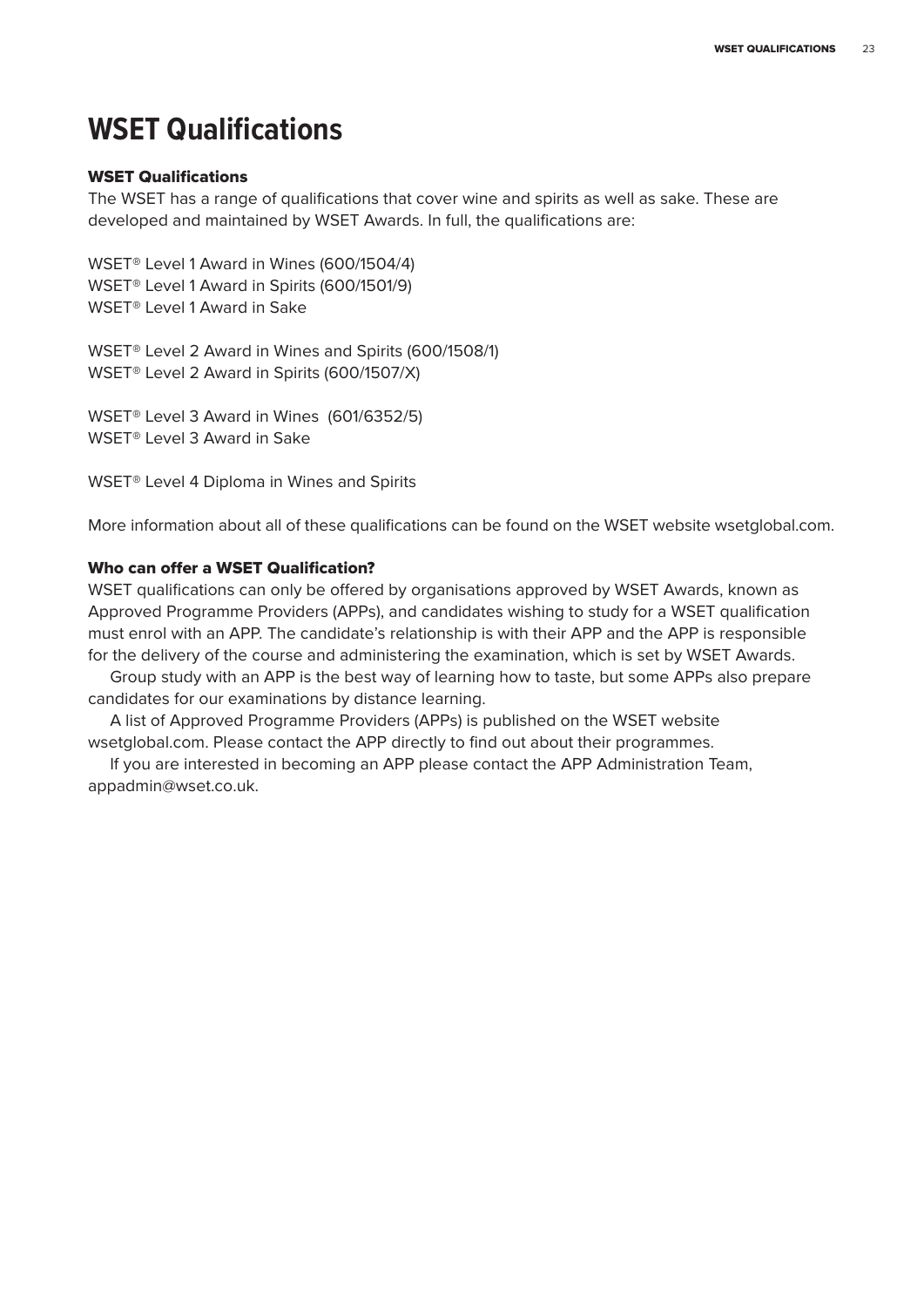## **WSET Awards**

#### About WSET Awards

WSET Awards is the awarding body of the Wine & Spirit Education Trust, which provides qualityassured qualifications that help people to know more about alcoholic beverages and to develop their tasting skills. The development and awarding of WSET accredited qualifications is the sole responsibility of WSET Awards.

The UK government established a regulatory authority, The Office of the Qualifications and Examinations Regulator (OfQual), which regulates awarding organisations that offer qualifications. Some WSET qualifications are accredited by Ofqual; the accreditation numbers are listed in Chapter 8.

WSET Awards operates a Quality Management System that complies with the requirements of **BS EN ISO 9001:2008** for the management of awards for qualifications and examinations in the product knowledge and tasting competence of alcoholic beverages.



#### Diversity and Equality Policy

WSET Awards fully supports the principle of diversity and equality and is responsible for ensuring that all candidates for its qualifications are treated fairly and on an equal basis. A copy of our diversity and equality policy can be obtained from the APP Administration Team, appadmin@wset.co.uk.

#### Customer Service Statement

The quality and scope of service that customers can expect from WSET Awards is published in our Customer Service Statement. A copy can be obtained from the APP Administration Team, appadmin@wset.co.uk.

In the unlikely event of any dissatisfaction with the service received, please contact the registered APP in the first instance. If the issue is not resolved please contact the APP Administration Team, appadmin@wset.co.uk.

#### Scholarship Scheme

Scholarships are awarded for each academic year, which runs from 1 August to 31 July. Candidates who achieve outstanding marks in their examinations may be eligible for a scholarship. The scholarships are managed by WSET Awards, and eligible candidates will be contacted by WSET Awards after the end of each academic year once all the results for qualifying examinations have been collated.

There are many scholarships on offer; please go to the scholarships page on the WSET website for more details, www.wsetglobal.com/about-us/awards-scholarships.

Please note that these scholarships do not take the form of financial grants to fund studies, but are in recognition of examination performance.